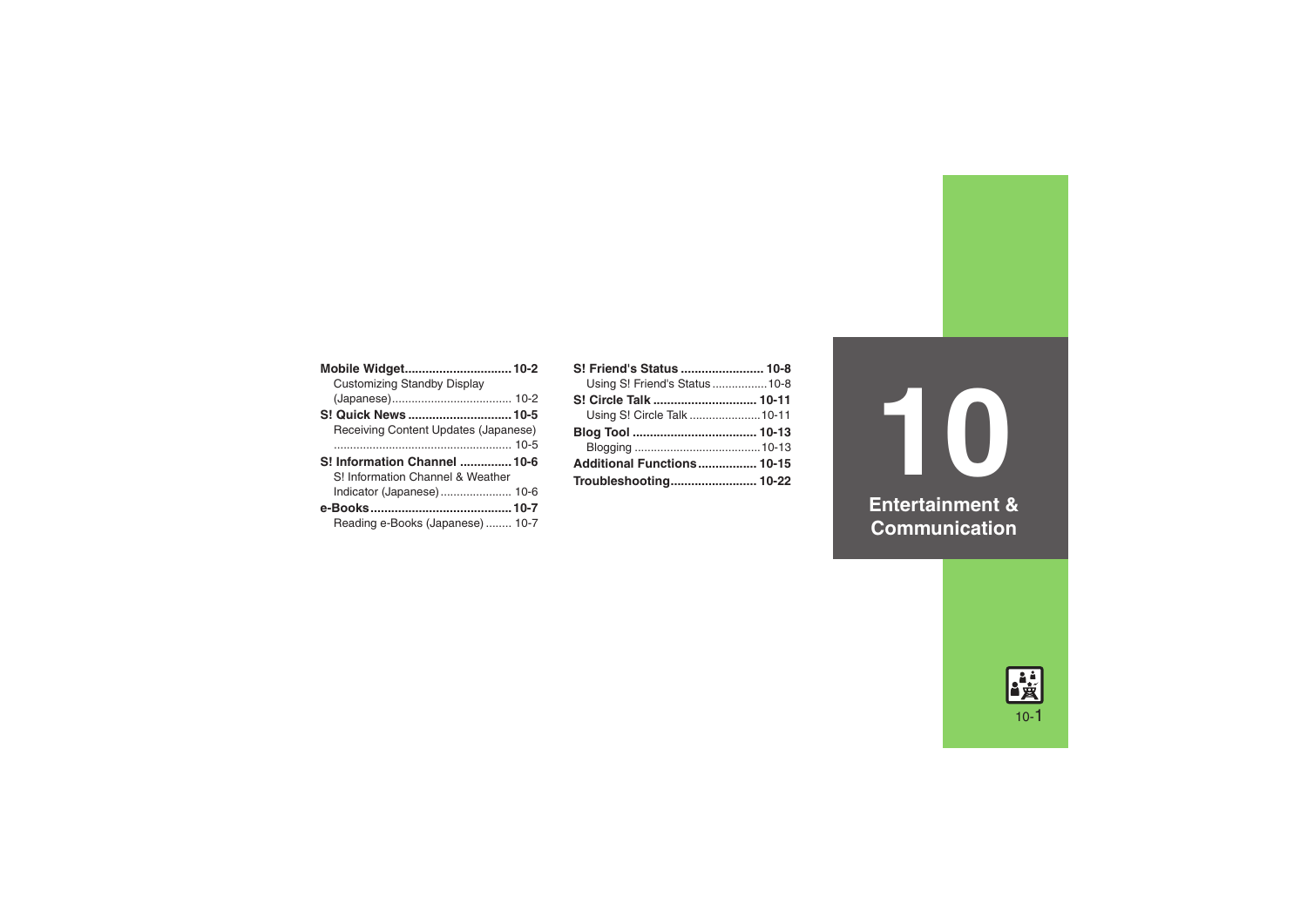# <span id="page-1-0"></span>**Mobile Widget**

# <span id="page-1-1"></span>**Customizing Standby Display (Japanese)**

Paste various widgets (applications) to Standby to access/activate information/ functions immediately from Standby. 1 **1 3 3 Entertainment**  $\rightarrow$  <sup>1</sup>



### **Obtaining Widgets Installing Widgets**

**•** Some widgets may need to be installed manually; follow these steps: **[Widget List] Select widget**  $\Rightarrow$  **B**  $\Rightarrow$  $\mathsf{Install} \blacktriangleright \lbrack \bullet \rbrack \blacktriangleright \mathsf{Yes} \blacktriangleright \lbrack \bullet \rbrack$ **Activating Single Widgets [Widget List] Select widget**  $\blacktriangleright \lceil \bullet \rceil \blacktriangleright \lceil \bullet \rceil$ 





**Copening properties Copening widget notification history [Canceling automatic updates](#page-14-3) C[Receiving updates automatically while abroad](#page-14-4) CDisabling** [widget notifications](#page-14-5) ([Disabling cookies](#page-14-6) ([Deleting cookies](#page-14-7) (**[P.10-15](#page-14-1)**)

Entertainment &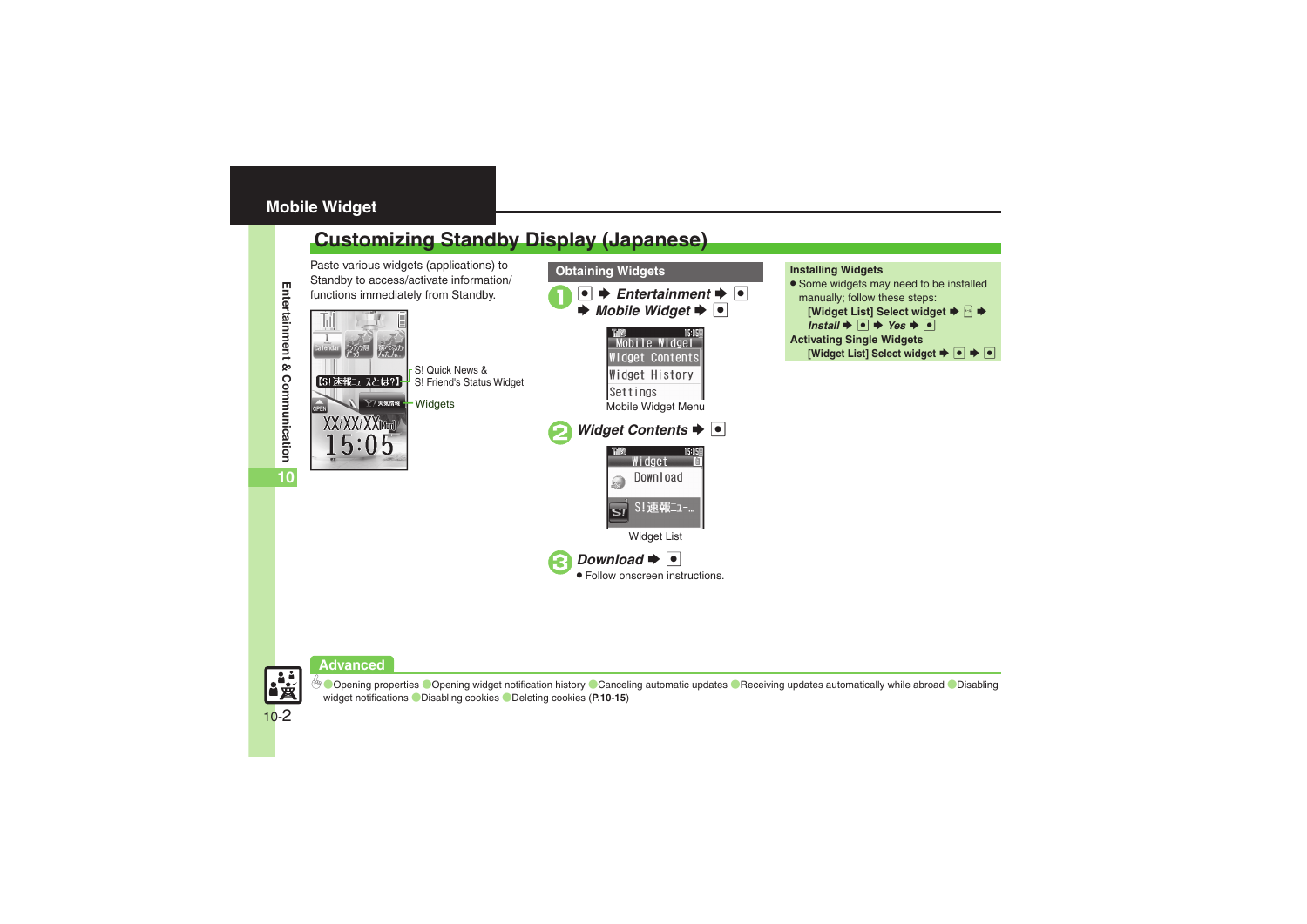#### **Mobile Widget**





### **Advanced**

**C[Logging in to Yahoo!JAPAN](#page-14-8)** Cliewing widget-related information C[Reversing icon selection order with](#page-14-10) **A CS**lowing pointer speed CEditing sheet [names](#page-14-12) ([Locking sheets](#page-15-0) (**[P.10-15](#page-14-8)** - **[10-16](#page-15-0)**)

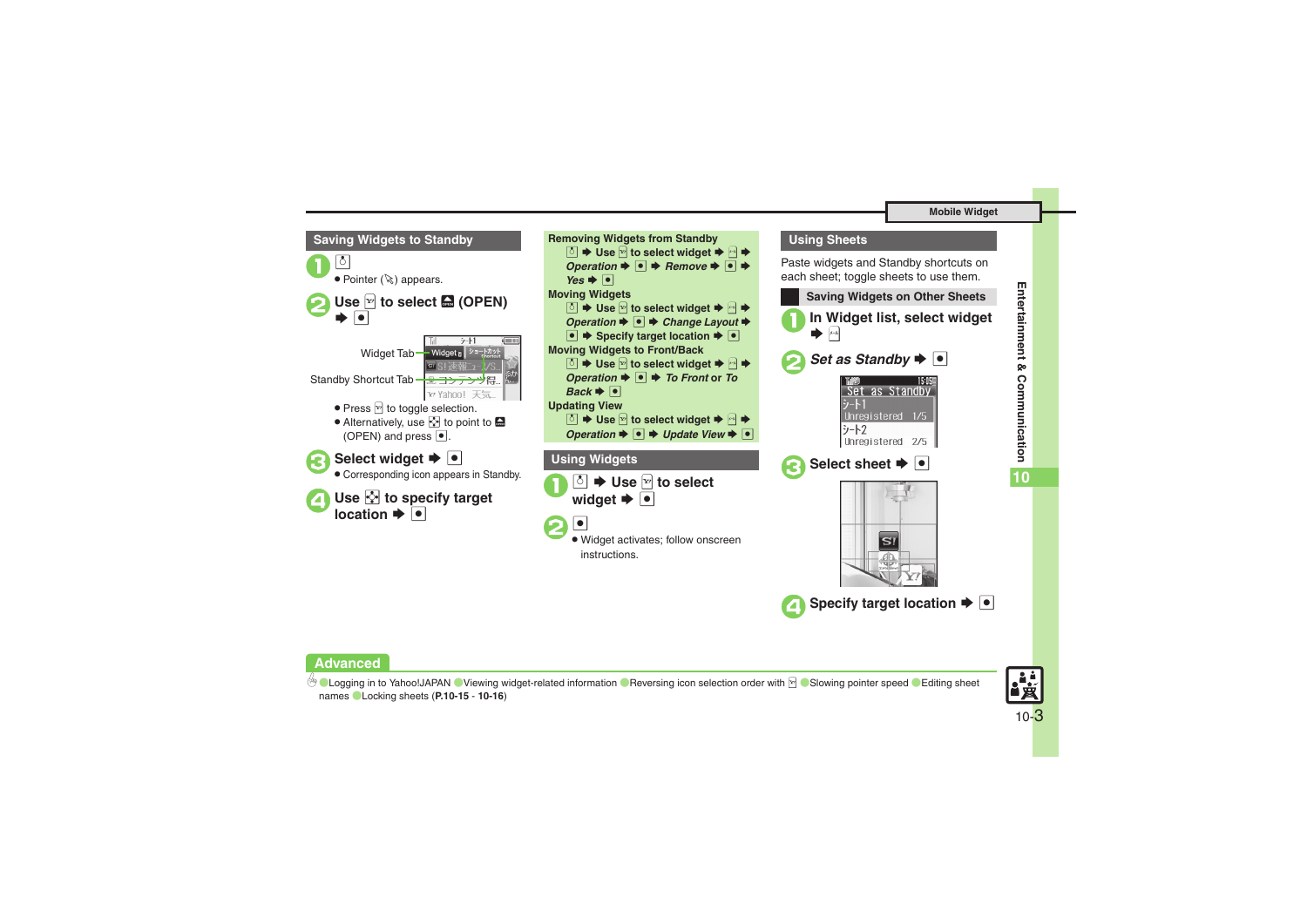### **Mobile Widget**



- press  $\boxed{\overline{<}+}$  repeatedly. • Sheet name appears at the top, then disappears.
- . Save widgets as needed; corresponding icons appear on the current sheet.

**Using Locked Sheets**

**<u>5</u>**  $\rightarrow$  Select **□**  $\rightarrow$  **□**  $\rightarrow$  Enter **Handset Code**  $\rightarrow \bullet$ 

# [ **One Entry**

- **In Widget list, select widget**  $\rightarrow$ 
	- *S!速報ニュース/S!ともだち状況* cannot be deleted.
- $Delete \rightarrow \bullet \rightarrow Yes \rightarrow \bullet$

# [ **All Entries**



**In Widget list,**  $|A|$  When an item other than *Download* or S!速報ニュース/S!ともだち状況 is selected, press  $\mathbb{B}$  then select *Manage Items* and press  $\bullet$ .

*Delete All*  $\rightarrow$  **■** Enter Handset Code  $\blacktriangleright$   $\lvert \bullet \rvert$ 



**•** If there is widget saved in Standby, a confirmation appears.

## **Deleting Widgets Using S! Quick News & S! Friend's Status Widget**

831SH s is preloaded with S/速報ニューズ/S/とも だち状況 (S! Quick News & S! Friend's Status widget) that shows S! Quick News and S! Friend's Status information in Standby.



# **Advanced**



<sup>6</sup>® ● [Adding news items](#page-15-1) ● [Changing news scroll speed](#page-15-2) ● [Showing unread news only](#page-15-3) ● [Showing news images](#page-15-4) ● [Assigning members](#page-15-5) ● [Managing members](#page-15-6) (**[P.10-16](#page-15-1)**)

**10**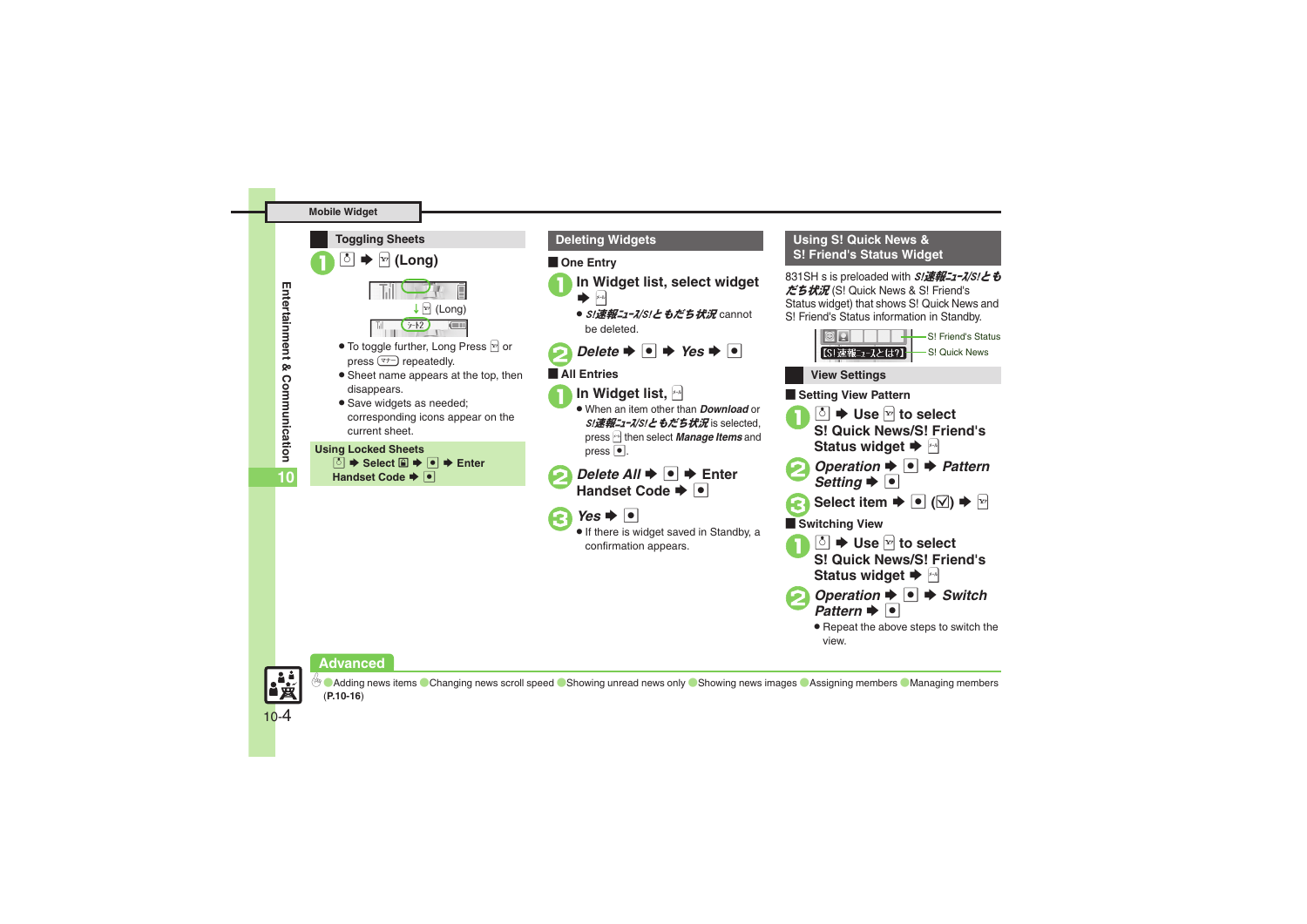# <span id="page-4-1"></span>**Receiving Content Updates (Japanese)**

View content updates or breaking news. Transmission fees apply.

### **Registering S! Quick News Items**





### <span id="page-4-0"></span>**Indicators**

| $\circ$ | <b>Unread Special</b><br>news |                         | <b>Unread General</b><br>news |
|---------|-------------------------------|-------------------------|-------------------------------|
| IQ.     | <b>Read Special</b><br>news   |                         | <b>Read General</b><br>news   |
| м       | <b>Unread News</b><br>Flash   | $\overline{\mathsf{x}}$ | Auto update<br>disabled       |
|         | Read News Flash               |                         |                               |

# **Advanced**

 $\overset{\mathbb{G}}{\triangle}$  Updating S! [Quick News list automatically](#page-16-0)  $\degree$ [Checking update schedule](#page-16-1)  $\degree$ Deleting S! [Quick News items](#page-16-2)  $\degree$ Resetting S! [Quick News List](#page-16-3)  $\degree$ Changing [background image](#page-16-4)  ([Accessing source sites](#page-16-5)  ([Disabling image download](#page-16-6) (**[P.10-17](#page-16-0)**)

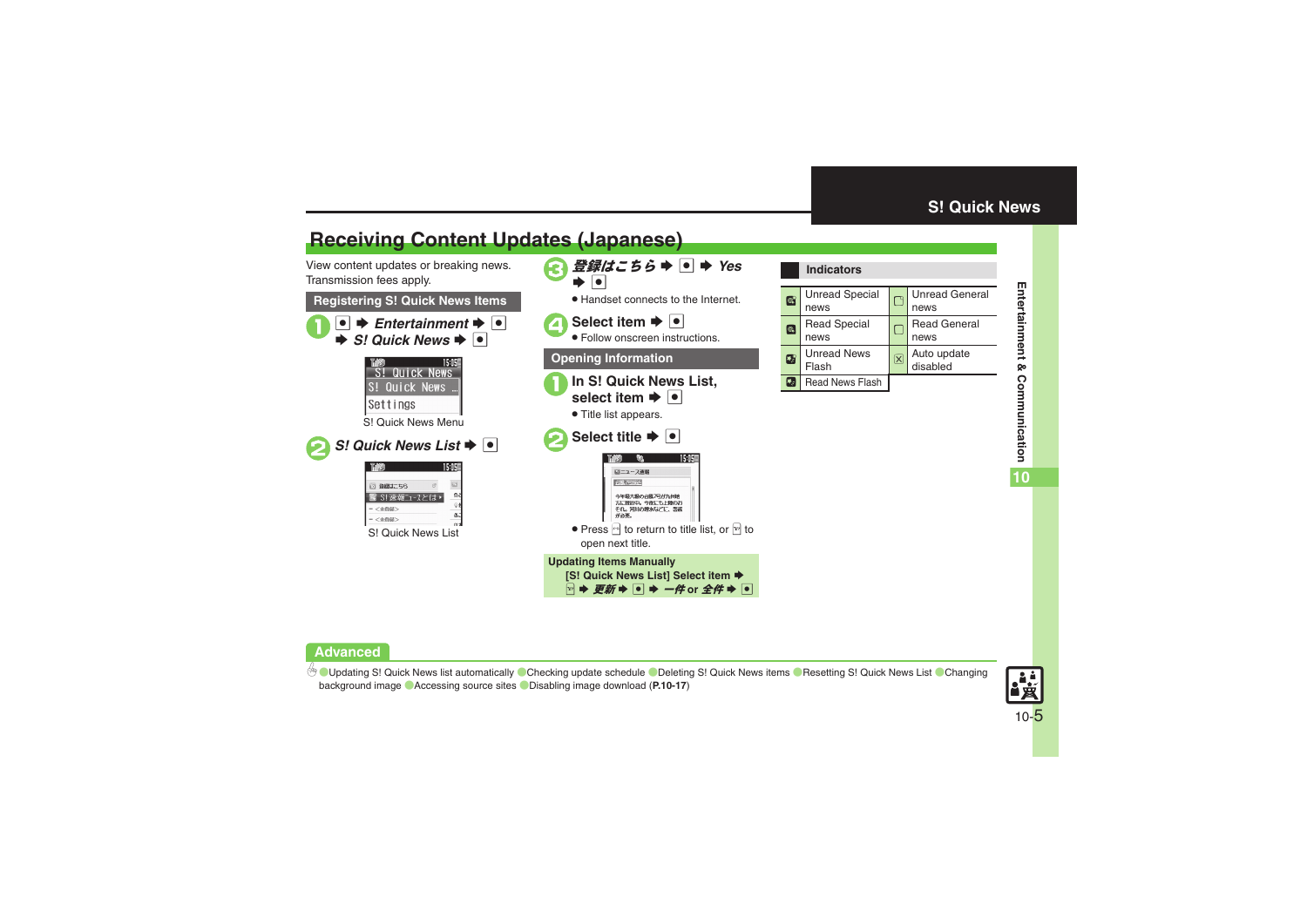# <span id="page-5-1"></span><span id="page-5-0"></span>**S! Information Channel & Weather Indicator (Japanese)**

Subscribe to Japanese mobile periodicals that download to handset automatically; use Weather Indicator as needed.Transmission fees apply.

### **Service Registration & Content Subscription**

 $\bullet$   $\bullet$  *Entertainment*  $\bullet$   $\bullet$  $\rightarrow$  **S!** *Information Channel*/ *Weather*  $\rightarrow$   $\bullet$ 



S! Information Channel Menu



*Registration/Cancel*  $\bullet$   $\bullet$ Handset connects to the Internet.

Follow onscreen instructions.

# **New Received Information**

Information window opens for new S! Information Channel info delivery.

# <sup>1</sup>**While Information window appears,** *S! Info. Channel*  $\bullet$   $\bullet$

- S! Information Channel page opens. Follow onscreen instructions.
- S! Information Channel page handling is similar to that of Yahoo! Keitai.
- <sup>**<sup>3</sup>**  $\rightarrow$  **Page closes**</sup>

**Opening Unread Latest Issue [S! Information Channel Menu]**  *What's New*  $\rightarrow$  <sup>o</sup> **Opening Back Issues [S! Information Channel Menu]**  *Back Issue*  $\rightarrow$  <sup>●</sup> → Select date  $\rightarrow$  ●

### **Using Weather Indicator**

After S! Information Channel registration. local area weather indicator appears in Standby.

| Clear skies (day)   8 Snow |                  |
|----------------------------|------------------|
| Clear skies (night)        | Thunder showers  |
| Cloudy                     | Then             |
| Rain                       | Partly/chance of |

Example:  $\bigcirc/\cong \bullet$  Partly cloudy with a chance of rain

Indicators other than the above also appear for more information.

### **Manual Update**

```
[S! Information Channel Menu] 
 Weather Indicator \rightarrow <sup>●</sup> Manual
Update \rightarrow \bullet \rightarrow Yes \rightarrow \bullet
```
# **Advanced**



**b** [Hiding Information window for new received info](#page-17-0) [Changing Display Size](#page-17-1) [Changing scroll unit](#page-17-2) [Copying text](#page-17-3) Chiding Weather Indicator in Standby ([Canceling Weather Indicator automatic updates](#page-17-5) ([Hiding Information window for weather updates](#page-17-6) (And more on **[P.10-18](#page-17-0)**)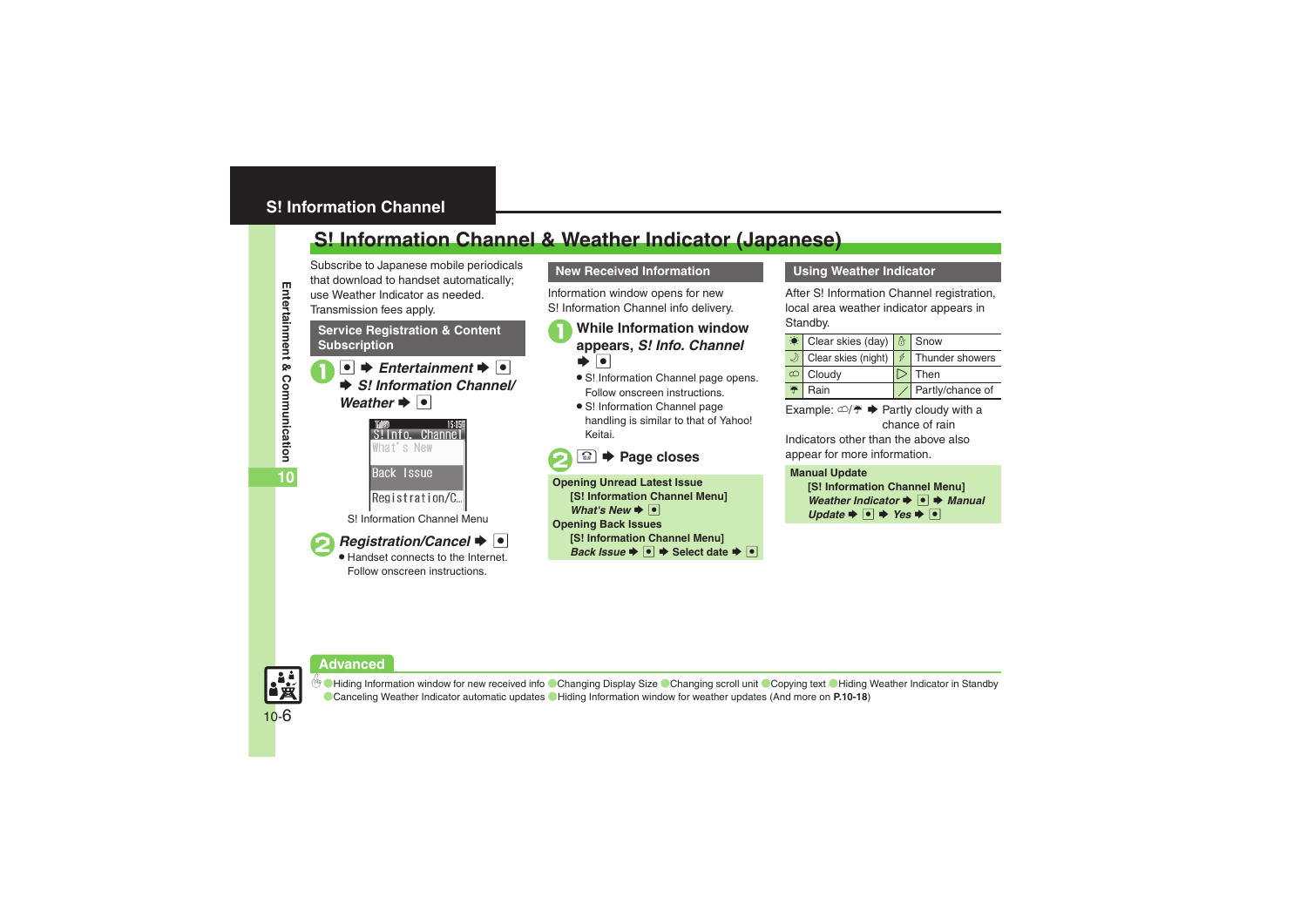# <span id="page-6-1"></span>**Reading e-Books (Japanese)**

### **Downloading e-Books**

1<sup>A</sup> <sup>S</sup> メニューリスト <sup>S</sup> %

# $\vec{a}$ *籍・コミック・写真集*  $\rightarrow$   $\sim$

- Follow onscreen instructions.
- . Downloaded e-Books are saved to Data Folder (Books).

#### **Note**

. Alternatively, go to SH-web Mobile Internet site (シャープメーカーサイトSH-web in Bookmarks; see **P.5-7**) for e-Books.

# **e-Book Viewer**

Read XMDF books and dictionary files. Some files may not be supported.

# $\bullet$   $\bullet$  *Entertainment*  $\bullet$   $\bullet$





 e-Book Viewer starts. Refer to the e-Book Viewer help menu for operational instructions.

# <span id="page-6-0"></span>**BookSurfing®**

Download Contents Keys and read CCF files. Some files may not be supported.



# **In Entertainment menu,**<br>*BookSurfing* → ●

● BookSurfing<sup>®</sup> S! Application starts. Refer to the BookSurfing® help menu for operational instructions.

### **Moving CCF Files via Memory Card**

• When purchasing a new handset, move CCF files and retrieve Contents Keys to open the files. Some files may need to be re-downloaded.



# **Advanced**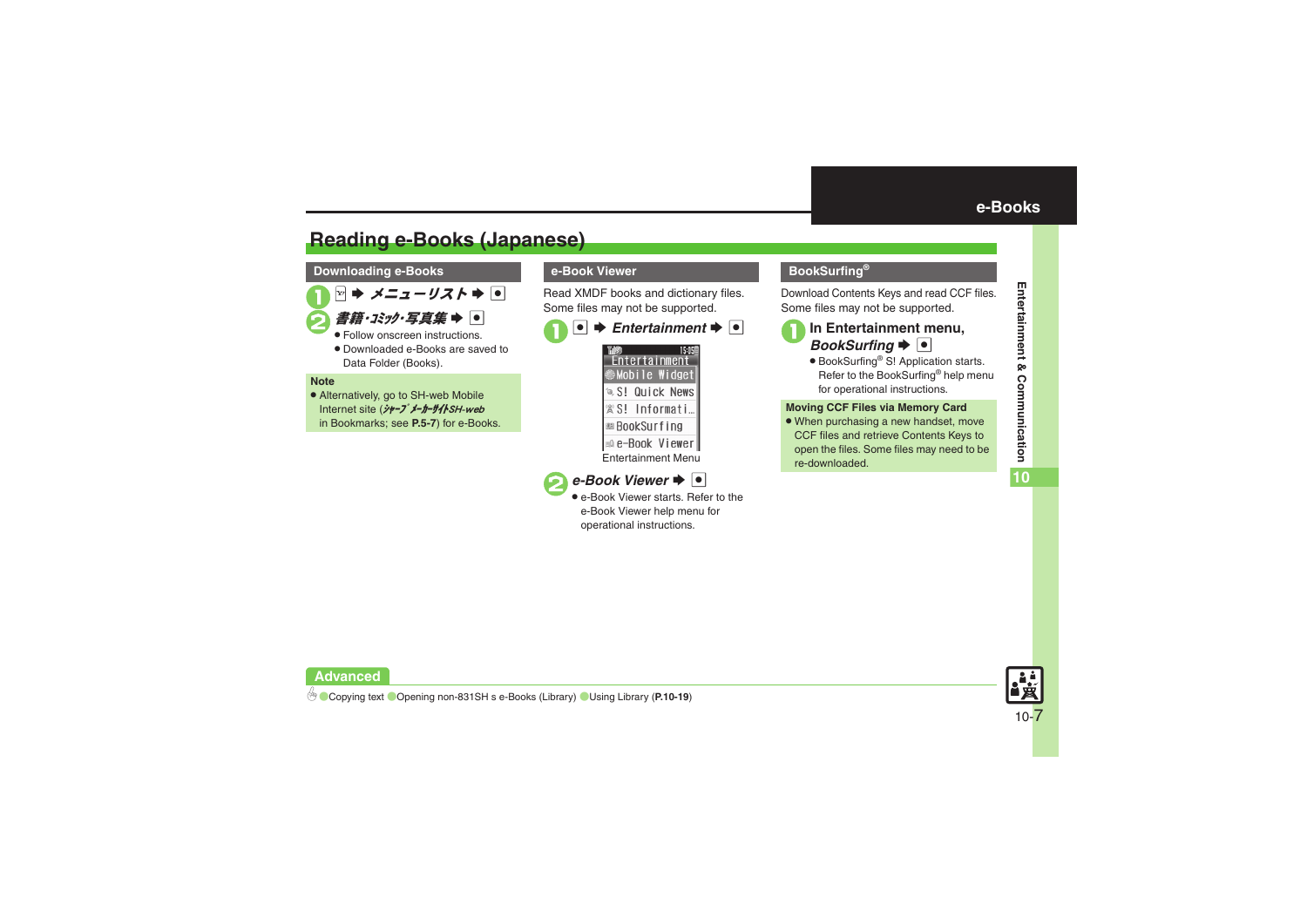# <span id="page-7-0"></span>**S! Friend's Status**

# <span id="page-7-1"></span>**Using S! Friend's Status**

Exchange current usage status, mood, etc. with compatible handsets.

- . Save and organize members in Groups.
- S! Friend's Status requires a separate contract and basic monthly fee.
- . Set Connection status to *Online* first.

# **First S! Friend's Status Use**

Follow these steps to register a number saved in Phone Book; Status, Availability and Comment are sent to the members.

| M6D<br><b>6</b><br>15:05国<br>Yamada Takako<br>私の状況 |
|----------------------------------------------------|
| ▲ On1 i ne                                         |
| ◎ごきげん                                              |
| <b>Answer Status</b>                               |
| <b>MANSWER</b> OK                                  |
| <b>E&amp;Reply OK</b>                              |
| હૈJoin OK                                          |
| <b>S</b> <add comment=""></add>                    |

|                                                      | <del>‱</del> (Long)                                  |
|------------------------------------------------------|------------------------------------------------------|
|                                                      | Change My Status<br>to Online?                       |
|                                                      | 'es<br>N <sub>O</sub>                                |
| $\vert$ Yes $\Rightarrow$ $\vert \bullet \vert$<br>2 |                                                      |
|                                                      | A member is not<br>registered.<br>Register a member? |
|                                                      | Yes<br>No                                            |
| $\bullet$ Yes $\bullet$ $\bullet$                    |                                                      |
|                                                      | Phone Book $\blacktriangleright$ $ \bullet $         |



# **Advanced**

0([Adding members](#page-18-3) ([Deleting members](#page-18-4) ([Moving members](#page-18-5) ([Renaming Groups](#page-18-6) ([Rejecting requests](#page-18-7) ([Updating manually](#page-19-0) ([Opening notices](#page-19-1)  ([Sending My Details image](#page-19-2) (And more on **[P.10-19](#page-18-3)** - **[10-20](#page-19-2)**)

**Entertainment & Communication** Communication C

Entertainment

⊗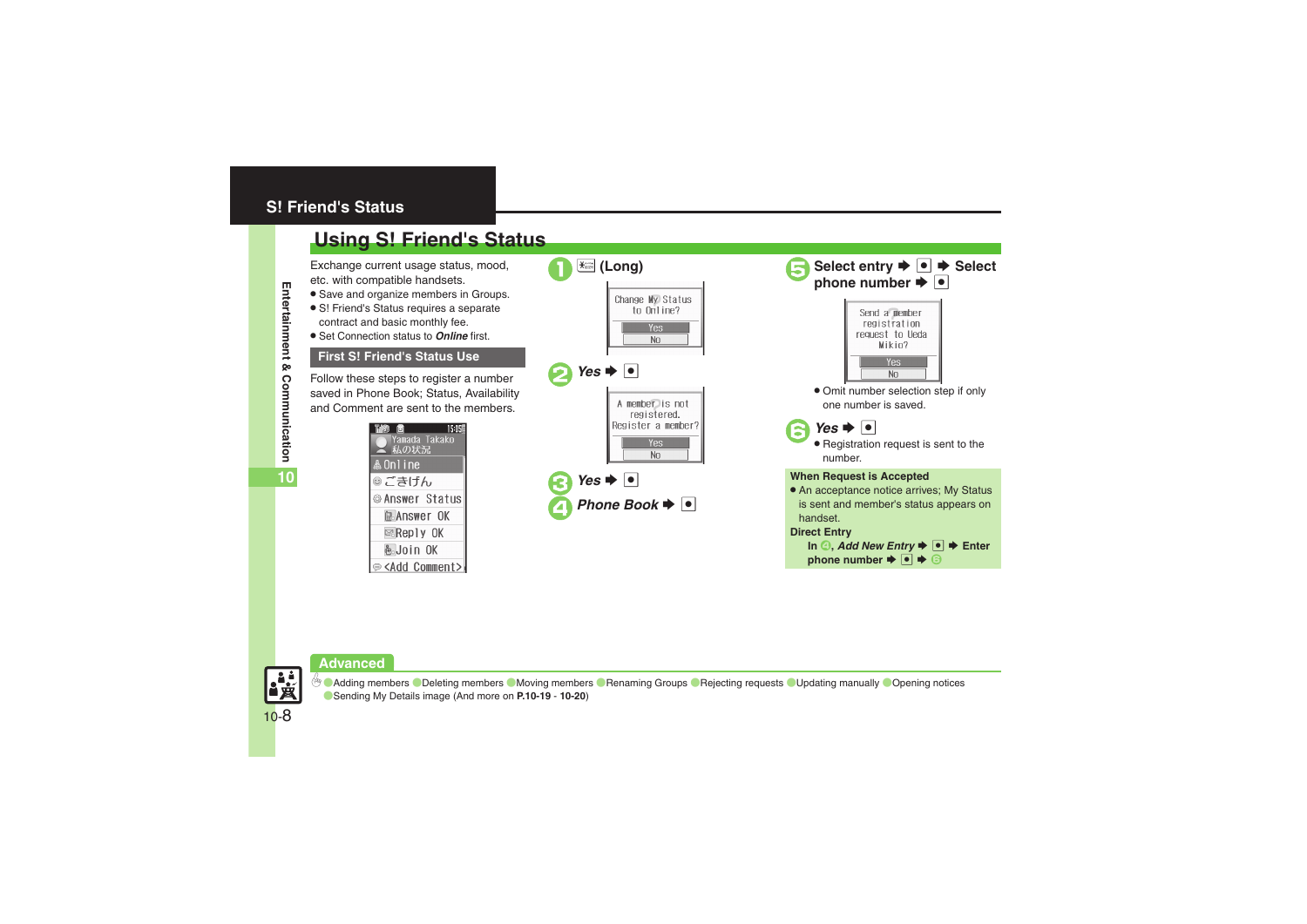<span id="page-8-0"></span>

Entertainment & Communication **Entertainment & Communication**

**10**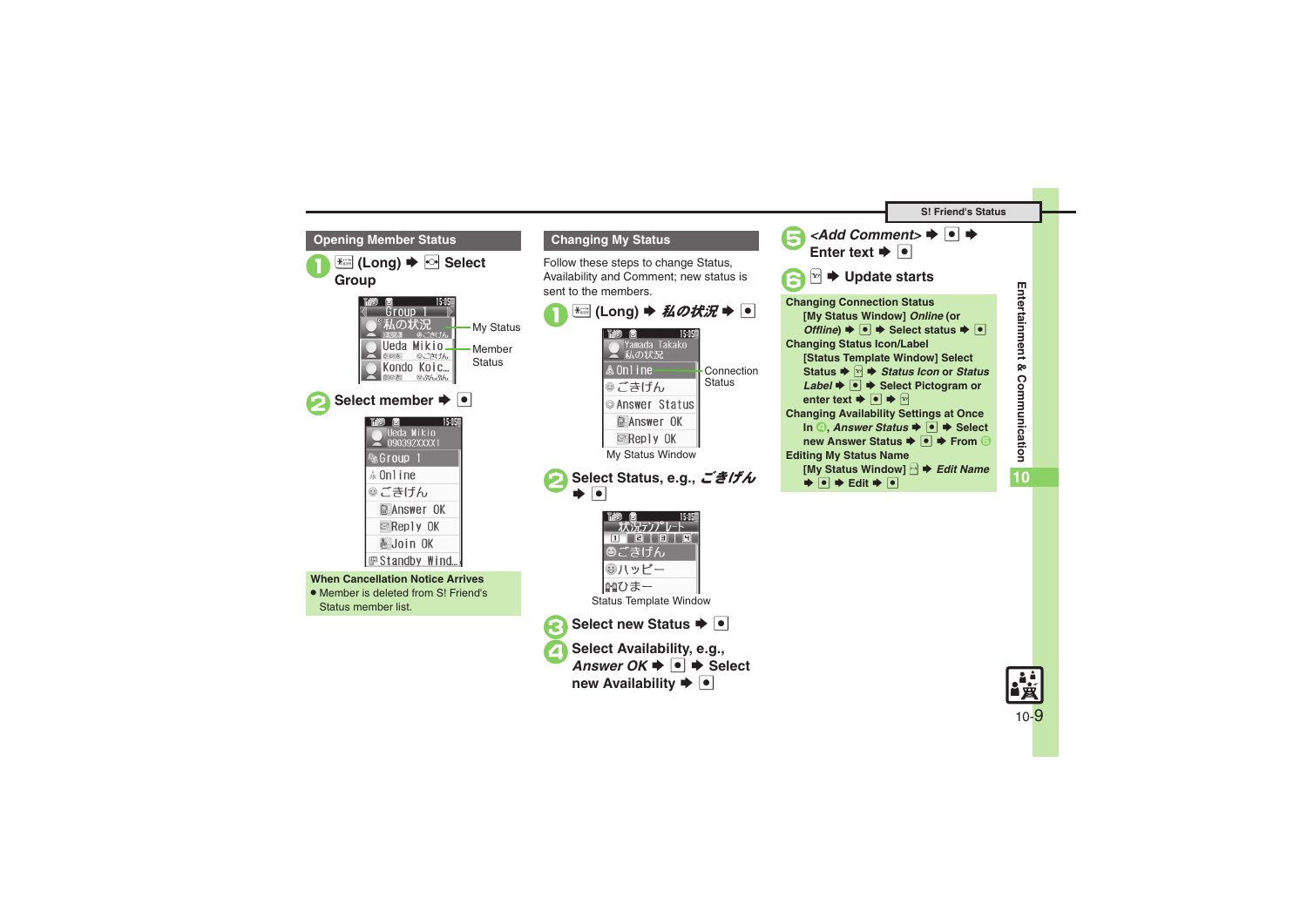#### **S! Friend's Status**

### **Receiving Request from Unsaved Numbers**

When a registration request arrives, a confirmation appears.



### **Creating Status Templates**

Save custom combinations of Status Icon and Status Label to each template.





**10**

10-10

**Advanced**

0([Resetting templates](#page-19-3) (**[P.10-20](#page-19-3)**)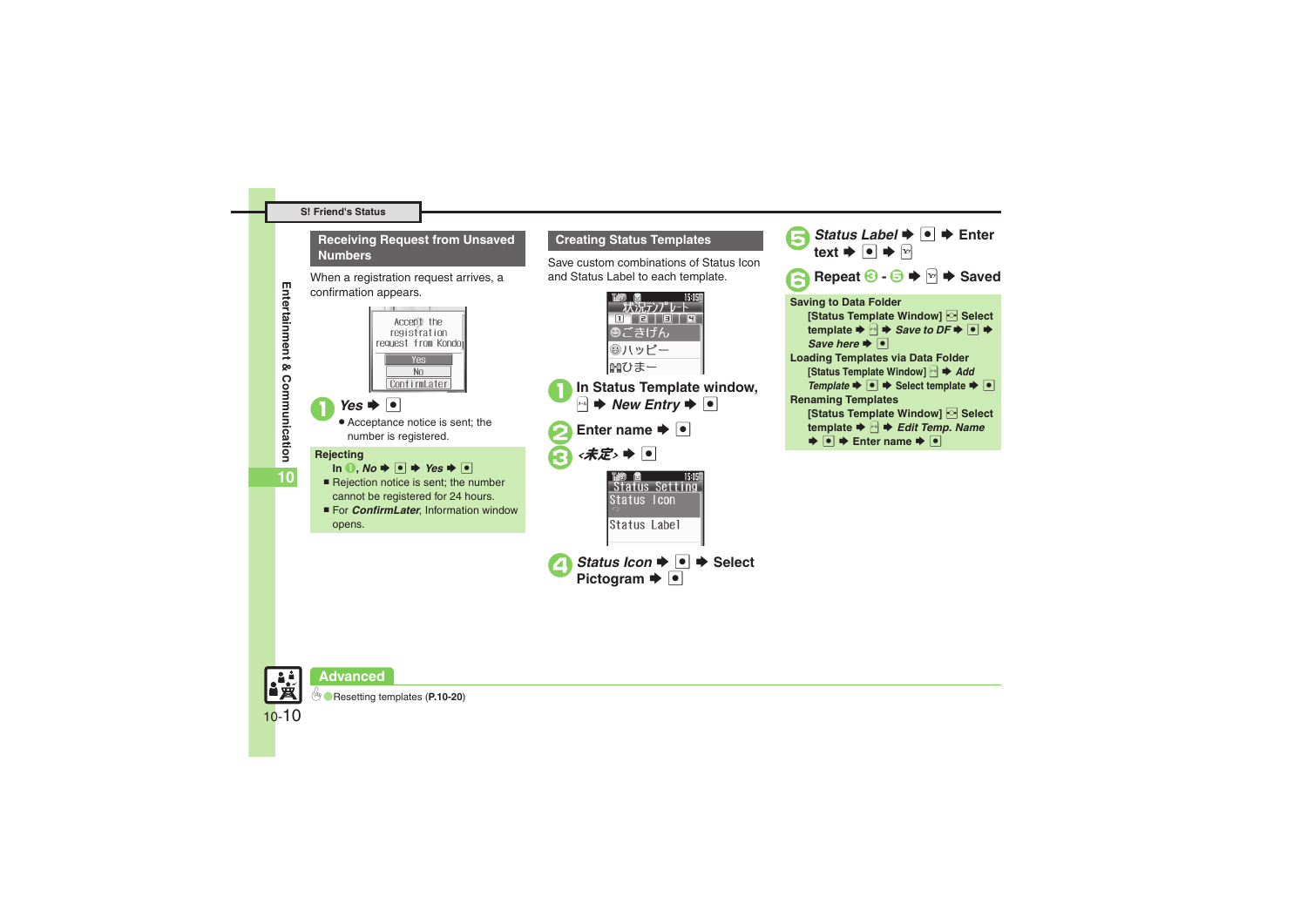# <span id="page-10-1"></span>**Using S! Circle Talk**

Use handset like a walkie-talkie to speak to multiple parties simultaneously.

- . A subscription to S! Friend's Status is required.
- . Transmission fees apply during S! Circle Talk.

### **Registering Members**

Follow these steps to register a number saved in Phone Book:



. When registering a member for the first time, a confirmation appears. Choose Yes and press  $\bullet$ , then skip ahead to  $\mathbf{\Theta}$ .

 $\blacktriangleright$   $\lceil \bullet \rceil$ 

|                 | 15:05 |
|-----------------|-------|
| New Entry       |       |
| I<br>Individual |       |
| Group           |       |

| Group $\blacktriangleright$ $\lnot$ $\blacktriangleright$ Group<br><i>Name:</i> $\rightarrow$ $\bullet$ $\rightarrow$ Enter name<br>$\blacktriangleright$ $\lvert \bullet \rvert$<br>New O People<br>Group Name:<br>Friend<br>No. 1: | Sav<br>Sav<br>List |
|--------------------------------------------------------------------------------------------------------------------------------------------------------------------------------------------------------------------------------------|--------------------|
| Select number, e.g., No.1: $\blacktriangleright \lceil \bullet \rceil$                                                                                                                                                               | π                  |
|                                                                                                                                                                                                                                      |                    |
| Phone Book $\blacktriangleright$ $ \bullet $                                                                                                                                                                                         |                    |
| Select entry $\blacktriangleright$ $\lbrack \bullet \rbrack \blacktriangleright$ Select<br>phone number $\blacktriangleright \lceil \bullet \rceil$                                                                                  |                    |
| ew 1 People<br>Group Name:<br>Friend<br>Nn. 1:<br>Ueda Mikio<br>No. 2:                                                                                                                                                               |                    |
| • Omit number selection step if only                                                                                                                                                                                                 |                    |
| one number is saved.                                                                                                                                                                                                                 |                    |
| • Repeat $\bigcirc$ - $\bigcirc$ to add members.                                                                                                                                                                                     |                    |

<span id="page-10-0"></span>**<del><b><del>M</del>**  $\blacktriangleright$  Saved</del> **Saving as Individuals**  $\blacksquare$  **Individual**  $\blacktriangleright$  $\blacksquare$  $\blacktriangleright$  $\oplus$  **-**  $\odot$ **Saving from S! Friend's Status Member ListIn** *S***,** *Members List* $\blacktriangleright$ *O* $\blacktriangleright$  **Select** member  $\blacktriangleright$  **O**  $\blacktriangleright$   $\odot$ ■ Omit ② when *Individual* is selected in <sup>●</sup>.



**Entertainment & Communication Entertainment & Communication**

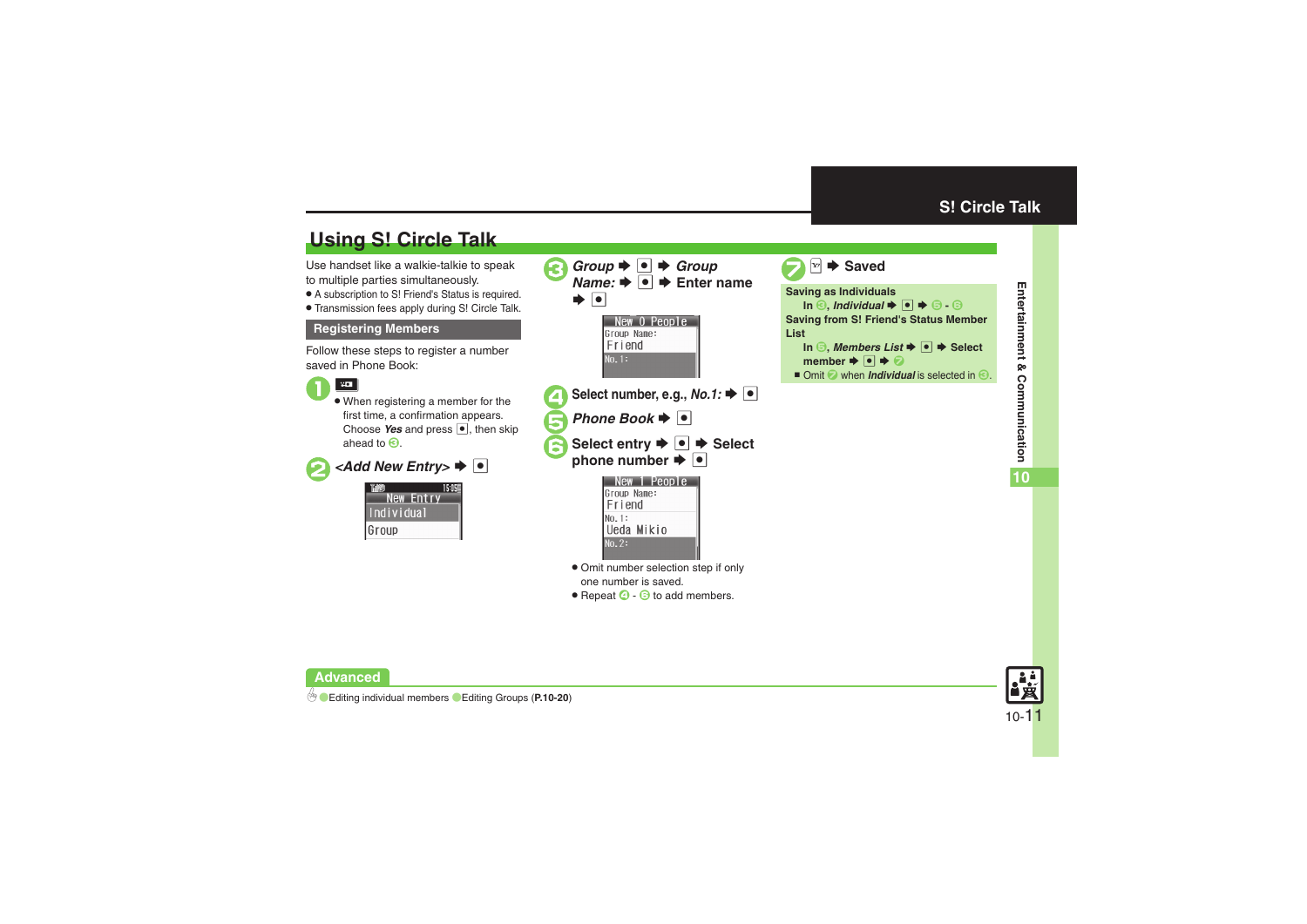### **Initiating S! Circle Talk**

Follow these steps to send S! Circle Talk requests to members:

Set Connection status to *Online* first (**[P.10-9](#page-8-0)**).



# **Select member or Group**  $\blacktriangleright$  $\lceil \bullet \rceil$

# $\bullet$  $\bullet$  **Transmission starts**

- S! Circle Talk starts when request is accepted by a receiver.
- . Loudspeaker activates automatically.

#### **Direct Entry**

Enter phone number  $\rightarrow$   $\blacksquare$   $\rightarrow$   $\lhd$   $\rightarrow$ **Transmission starts**



### **Example Speaking**



- **1** Press and hold **H** when *Press and Hold* **E** appears
	-
	- $\rightarrow$  **You have the floor**



**. ii**: My Turn appears when you have the floor.

# **Keep holding E to speak**<br> **E** Release **E P Floor is released**

. Warning tone sounds before time limit.

### **Incoming Calls during S! Circle Talk**

. Incoming calls are rejected. Set handset to exit S! Circle Talk to answer incoming calls as needed.

### **Canceling Loudspeaker**

- **During S! Circle Talk,** %
- To reactivate, follow these steps:
	- **<sup>●</sup>**  $\rightarrow$  **While message appears,**

### [ **Exiting S! Circle Talk**



• S! Circle Talk ends automatically

when there is only one participant left, including yourself.

### **Rejoining S! Circle Talk**

- c**/**d S **Select most recent S! Circle Talk record ♦ 2 A Rejoin CircleTalk**  $\bullet$   $\bullet$
- An error message appears when S! Circle Talk has ended or maximum number of participants are already engaged.

## **Accepting S! Circle Talk Request**

- **100 While handset is ringing/ vibrating,**  $\bigcap$  $\blacktriangleright$  **S! Circle Talk starts**
	- **.** Alternatively, press **HD**.
	- . S! Circle Talk Operations: left





10-12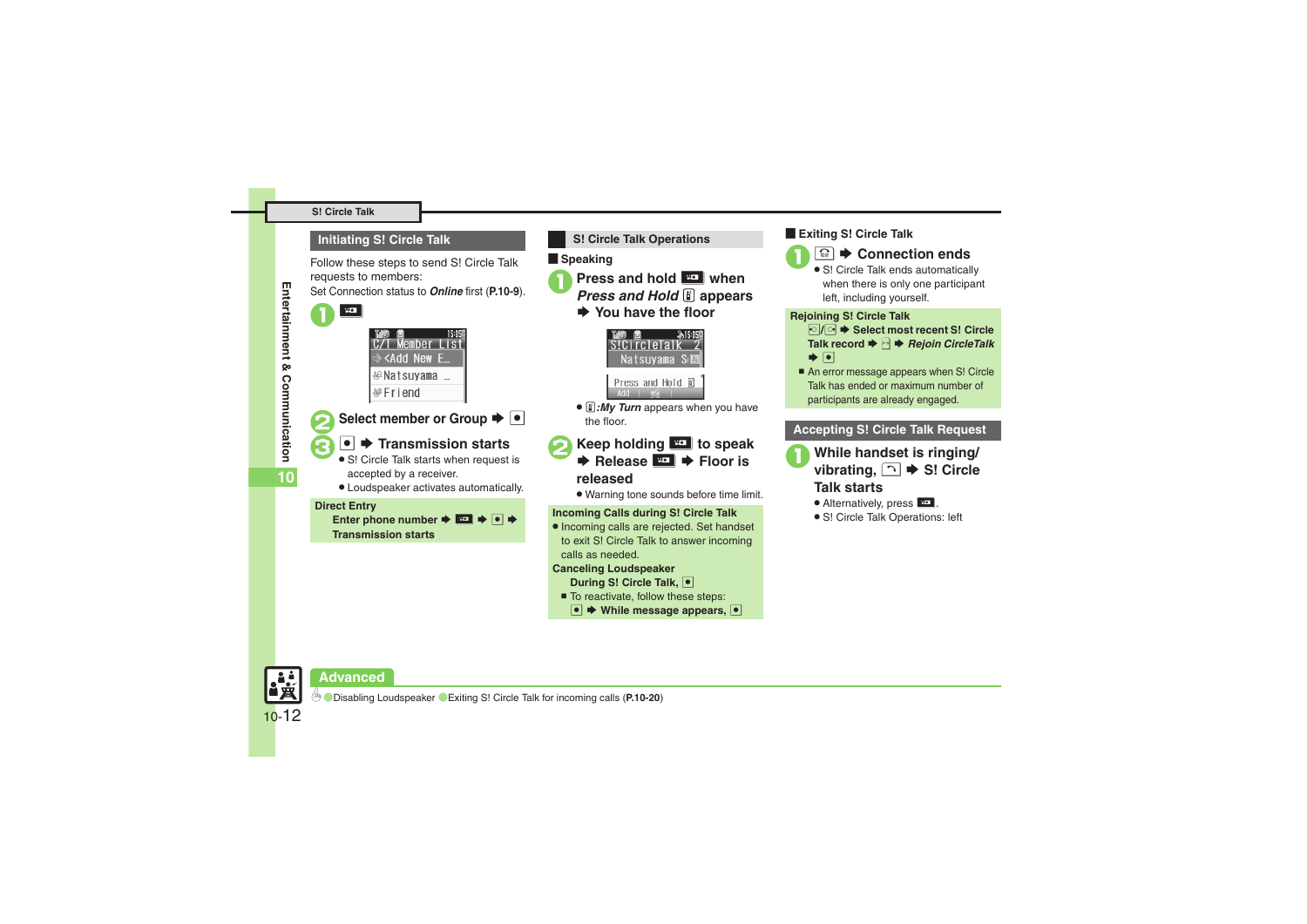<span id="page-12-1"></span>

Save blog details to view or update blogs easily on handset.

# **Saving Blog Details**

# **Setup for Posting via Mail**

Follow these steps to save blog name and address for posting:



<span id="page-12-0"></span>

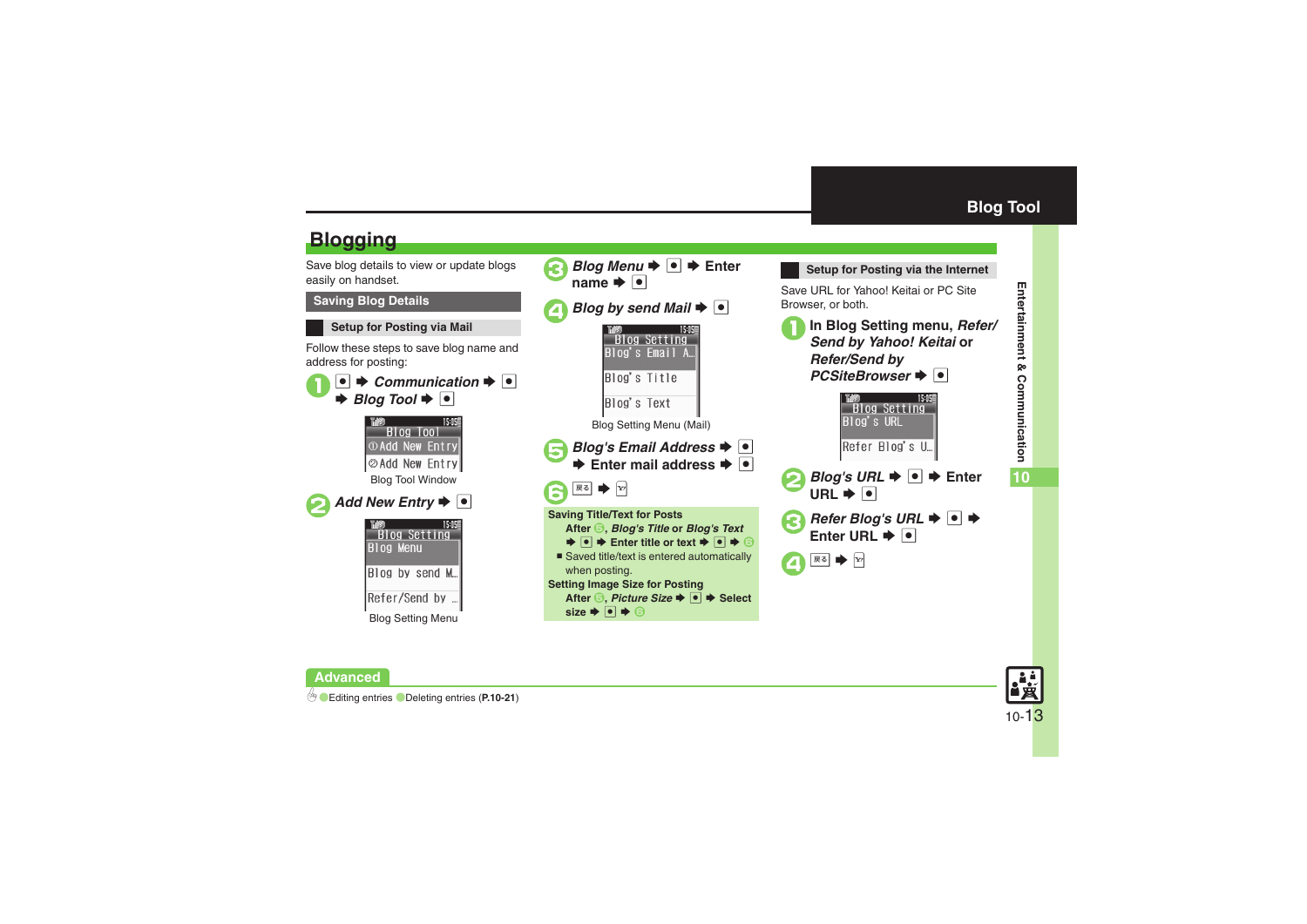### **Blog Tool**

### **Posting to Blogs**

Complete setup for posting via mail/ Internet beforehand.

# **Posting via Mail**

In Blog Tool window, select<br>entry  $\blacktriangleright$  **O** 

# *Blog by send Mail*  $\rightarrow$   $\boxed{\bullet}$

- S! Mail Composition window opens with address entered.
- . Omit **2** if no URL is saved for posting.

# **Complete message →**  $\boxed{^{\omega}}$

### **Posting via the Internet**

In Blog Tool window, select<br>entry  $\blacktriangleright$  **O** 

# *Blog by send Browser*  $\blacktriangleright \lceil \bullet \rceil$

- Page of URL saved in *Blog's URL* opens.
- Omit **2** if no address is saved for posting.
- If PC Site Browser message appears, follow onscreen prompts.

**When URL is Saved for Yahoo! Keitai & PC Site Browser**

**After** *Q***, select browser**  $\blacktriangleright$  $\lceil \bullet \rceil$ 

### **Opening Blog Page**

In Blog Tool window, select entry  $\blacktriangleright$   $\triangleright$ 

- . Page of URL saved in *Refer Blog's URL* opens.
- **.** If PC Site Browser message appears, follow onscreen prompts.

### **When URL is Saved for Yahoo! Keitai & PC Site Browser**

**After 1**, select browser  $\blacktriangleright$   $\blacksquare$ 

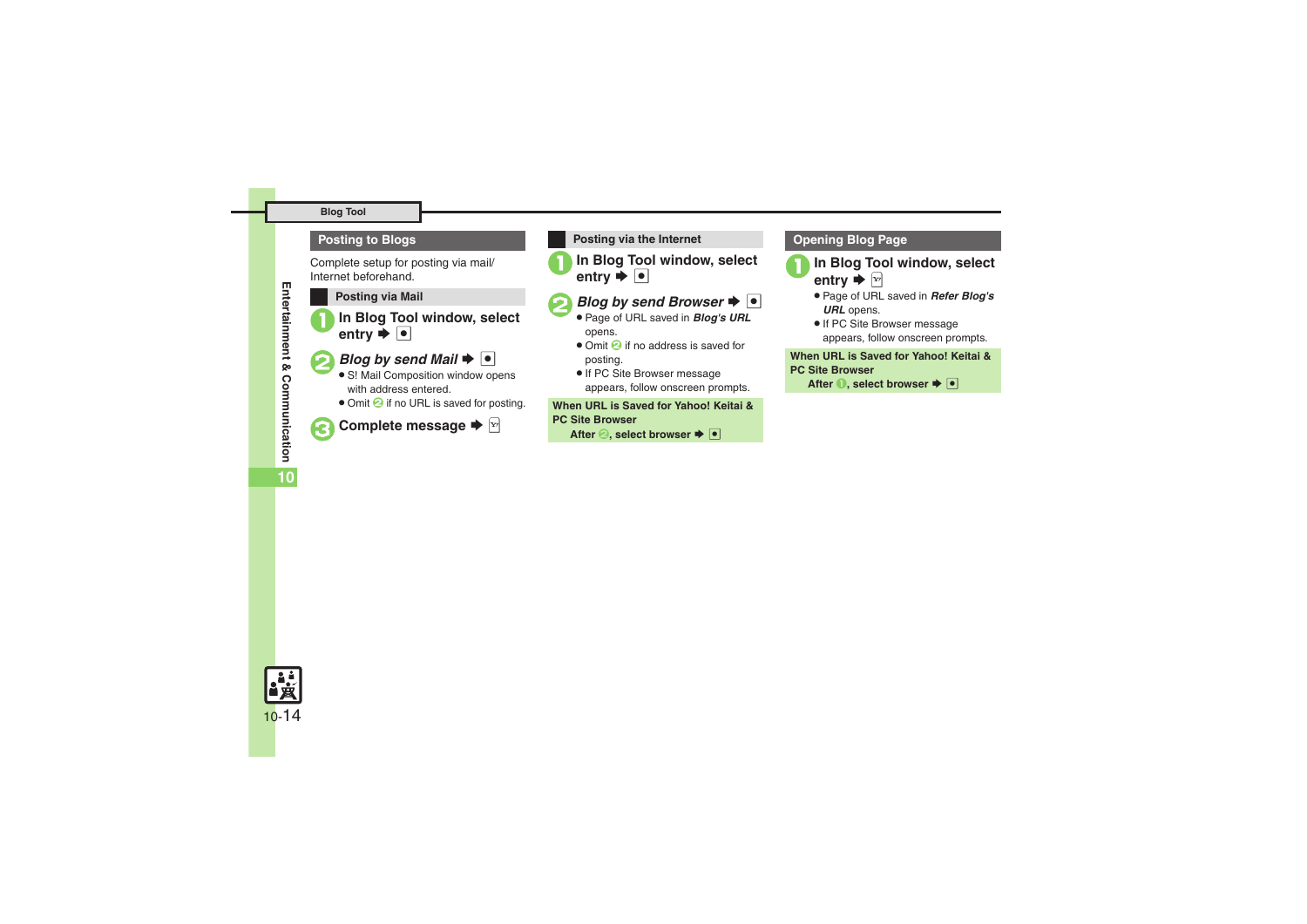<span id="page-14-5"></span><span id="page-14-4"></span><span id="page-14-3"></span><span id="page-14-2"></span><span id="page-14-1"></span>

| <b>Mobile Widget</b>                                      |                                                                                                                                                                                                                                                                                                                                 | <b>Disabling cookies</b>                                              |
|-----------------------------------------------------------|---------------------------------------------------------------------------------------------------------------------------------------------------------------------------------------------------------------------------------------------------------------------------------------------------------------------------------|-----------------------------------------------------------------------|
| <b>Managing</b>                                           |                                                                                                                                                                                                                                                                                                                                 |                                                                       |
| Opening<br>properties                                     | Entertainment $\bullet$ $\bullet$ $\bullet$<br>Mobile Widget →<br>$\bullet$<br>Widget Contents $\blacktriangleright$ $\blacktriangleright$ $\blacktriangleright$ Select widget<br>$\bullet$ $\bullet$<br>$\rightarrow$ $\rightarrow$ <i>Details</i> $\rightarrow$ $\rightarrow$<br>● Select widget other than S!速報ニュース/S!ともだち状況 | <b>Deleting cookies</b>                                               |
| <b>Widget History</b>                                     |                                                                                                                                                                                                                                                                                                                                 | <b>Operations in S</b>                                                |
|                                                           | $[Start Here] \bullet \Rightarrow Entertainment \Rightarrow \bullet \Rightarrow Mobile$<br>Widget $\Rightarrow \bullet \Rightarrow$ Widget History $\Rightarrow \bullet \Rightarrow$ See below                                                                                                                                  | Logging in to<br>Yahoo!JAPAN                                          |
| <b>Opening widget</b>                                     | <b>Showing All Text</b><br>Select record $\blacktriangleright$ $\bowtie$ $\blacktriangleright$<br>View full text $\bullet$ $\bullet$                                                                                                                                                                                            | <b>Viewing</b><br>widget-related                                      |
| notification history                                      | <b>Deleting a Record</b><br>Select record $\rightarrow$ $\rightarrow$ $\rightarrow$<br>Delete $\bullet \bullet \bullet$ Yes $\bullet \bullet$ $\bullet$                                                                                                                                                                         | information                                                           |
|                                                           | <b>Deleting All Records</b><br>Select record $\Rightarrow$ $\Box$ <i>Delete All</i> $\Rightarrow$ $\Box$ Enter<br>Handset Code $\rightarrow \Box$ Yes $\rightarrow \Box$                                                                                                                                                        | <b>Reversing icon</b><br>selection order<br>with $\boxed{\mathbf{x}}$ |
| Settings                                                  |                                                                                                                                                                                                                                                                                                                                 | <b>Slowing pointer</b><br>speed                                       |
| Canceling<br>automatic updates                            | Entertainment $\bullet$ $\bullet$ $\bullet$ Mobile Widget $\bullet$<br>$\bullet$<br>Settings $\bullet \; \bullet \; \bullet$ Auto Refresh $\bullet \; \bullet \; \bullet$<br>∙⊧                                                                                                                                                 | <b>Sheets</b>                                                         |
|                                                           | $Off \rightarrow$<br>$\bullet$                                                                                                                                                                                                                                                                                                  |                                                                       |
| <b>Receiving updates</b><br>automatically while<br>abroad | $\overline{\bullet}$<br>Entertainment $\bullet$ $\bullet$ $\bullet$ Mobile Widget $\bullet$<br>Settings $\rightarrow \blacksquare$ AutoConn. Abroad →<br>$\bullet$<br>$On \rightarrow \Box$<br>$\bullet$                                                                                                                        | <b>Editing sheet</b><br>names                                         |
| <b>Disabling widget</b><br>notifications                  | $\bullet$<br>Entertainment $\bullet$ $\bullet$ $\bullet$ Mobile Widget $\bullet$<br>Settings $\bullet$ $\bullet$ Notification Setting $\bullet$<br>$\bullet$<br>$\bullet$<br>$Off \rightarrow \Box$                                                                                                                             |                                                                       |

# <span id="page-14-12"></span><span id="page-14-11"></span><span id="page-14-10"></span><span id="page-14-9"></span><span id="page-14-8"></span><span id="page-14-7"></span><span id="page-14-6"></span><span id="page-14-0"></span>**Standby**  $\overline{\bullet}$ Entertainment  $\blacktriangleright$  **O**  $\blacktriangleright$  *Mobile Widget*  $\blacktriangleright$  $\bullet \Rightarrow$  Settings  $\Rightarrow$   $\bullet \Rightarrow$  Cookies  $\Rightarrow$   $\bullet \Rightarrow$ *Disabled*  $\bullet$   $\bullet$ **■**  $\rightarrow$  **Entertainment**  $\rightarrow$  **■** *Mobile Widget*  $\rightarrow$ **■**  $\rightarrow$  **Settings**  $\rightarrow$  **■**  $\rightarrow$  *Delete Cookies*  $\rightarrow$  ■ S $Yes \rightarrow \Box$ **b**  $\rightarrow$  B  $\rightarrow$  Yahoo!JAPAN log in  $\rightarrow$  ■ . Follow onscreen instructions. . To log out, select *Yahoo!JAPAN log out* in the above steps.  $\circ$   $\rightarrow$   $\circ$  **b** Information  $\rightarrow$   $\circ$ **b**  $\rightarrow$  **B**  $\rightarrow$  *Move Focus(Reverse)*  $\rightarrow$  **●** . To cancel, select *Move Focus(Order)*.  $\boxed{5}$   $\rightarrow$   $\boxed{9}$   $\rightarrow$  *Cursor Speed*  $\rightarrow$   $\boxed{9}$   $\rightarrow$  *Slow*  $\rightarrow$   $\boxed{9}$  $\boxed{\text{Start Here}}$   $\boxed{\circ}$   $\Rightarrow$   $\boxed{\circ}$   $\Rightarrow$  **Sheet Settings**  $\Rightarrow$   $\boxed{\bullet}$   $\Rightarrow$ *ChangeSheetName*  $\rightarrow$  <sup>●</sup>  $\rightarrow$  See below **Renaming Select sheet**  $\rightarrow$  **<sup>o</sup>**  $\rightarrow$  Enter name  $\rightarrow$  **o Resetting All Sheet Names**  $P \rightarrow Yes \rightarrow \bullet$

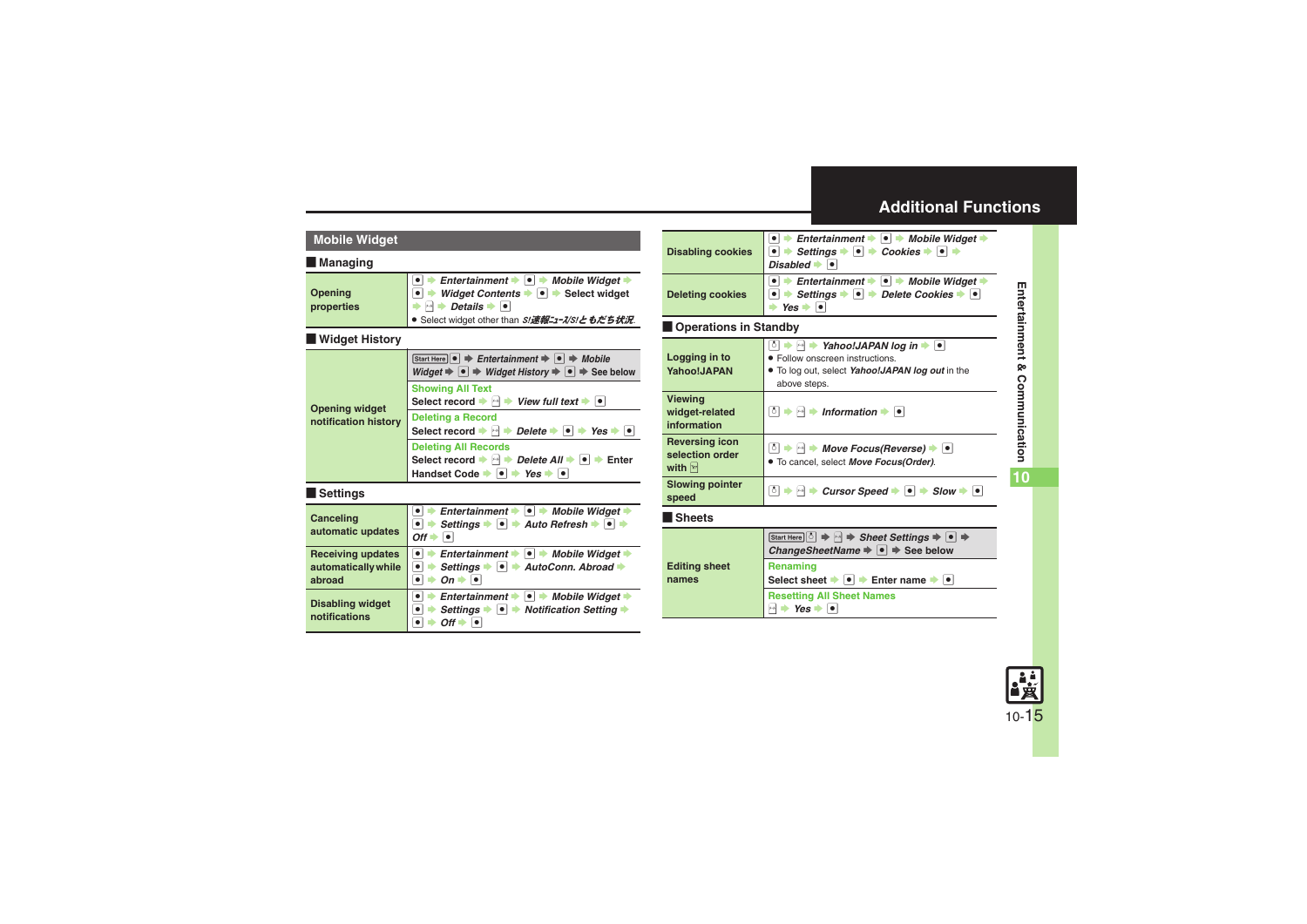<span id="page-15-5"></span>

|                                    | Start Here $\lceil \cdot \rceil \Rightarrow \lceil \cdot \rceil$ $\Rightarrow$ Sheet Settings $\Rightarrow \lceil \cdot \rceil \Rightarrow$ Set<br>Sheet Lock $\Rightarrow \bullet$ $\Rightarrow$ Enter Handset Code $\Rightarrow \bullet$<br>$\Rightarrow$ See below                                                                                                                                                                                                         |                          | S! Quick News & S! Friend's Status Widget (S! Friend's Status)<br>When Pattern Setting is Not Friend's Status(List)<br>ै। $\rightarrow$ Use $\odot$ to select member field $\rightarrow$ नि $\rightarrow$                                                                                                 |
|------------------------------------|-------------------------------------------------------------------------------------------------------------------------------------------------------------------------------------------------------------------------------------------------------------------------------------------------------------------------------------------------------------------------------------------------------------------------------------------------------------------------------|--------------------------|-----------------------------------------------------------------------------------------------------------------------------------------------------------------------------------------------------------------------------------------------------------------------------------------------------------|
| <b>Locking sheets</b>              | <b>Activating Lock</b><br>Select sheet $\bullet$ $\bullet$ $\bullet$ $\bullet$ $\bullet$ $\bullet$                                                                                                                                                                                                                                                                                                                                                                            |                          | Operation $\rightarrow \bullet$ $\rightarrow$ Contents Menu $\rightarrow \bullet$ $\rightarrow$<br>Assign Member $\bullet$ $\bullet$ Select category $\bullet$ $\bullet$<br>Select entry/member $\rightarrow \bullet$                                                                                     |
|                                    | <b>Changing Method for Temporary Access</b><br>Unlock Method $\bullet \bullet \bullet \bullet$ No Password $\bullet \bullet$<br>• Press [5], then select and press • to unlock<br>sheet temporarily.                                                                                                                                                                                                                                                                          | <b>Assigning members</b> | When Pattern Setting is Friend's Status(List)<br>◯ → Use <sup>[2]</sup> to select S! Quick News/<br>S! Friend's Status widget $\Rightarrow$ $\Box$ <i>Operation</i> $\Rightarrow$                                                                                                                         |
|                                    | S! Quick News & S! Friend's Status Widget (S! Quick News)                                                                                                                                                                                                                                                                                                                                                                                                                     |                          | $\bullet$ $\rightarrow$ Contents Menu $\rightarrow$ $\bullet$ $\rightarrow$ Assign Member<br>$\bullet$ $\bullet$ Select category $\bullet$ $\bullet$ Select entry/                                                                                                                                        |
| <b>Adding news items</b>           | ◯ $\blacktriangleright$ Use $\triangleright$ to select S! Quick News/<br>S! Friend's Status widget $\Rightarrow$ $\Box \Rightarrow$ Operation $\Rightarrow$<br>$\bullet$ $\rightarrow$ Contents Menu $\rightarrow$ $\circ$ $\rightarrow$ Add News $\rightarrow$ $\circ$<br>→ S! Quick News List → ● → 登録はこちら →<br>$\bullet$ $\Rightarrow$ Yes $\Rightarrow$ $\circ$ $\Rightarrow$ Select genre $\Rightarrow$ $\circ$ $\Rightarrow$ Select                                     |                          | member $\Rightarrow$ $\bullet$ $\Rightarrow$ $\land$ $\land$ $\Rightarrow$ $\land$ $\bullet$<br>Start Here   ି   $\Rightarrow$ Use $\Diamond$ to select member $\Rightarrow \Box \Rightarrow$<br>Operation $\Rightarrow \bullet \Rightarrow$ Contents Menu $\Rightarrow \bullet \Rightarrow$<br>See below |
|                                    | item $\bullet$ $\bullet$<br>· Follow onscreen instructions.                                                                                                                                                                                                                                                                                                                                                                                                                   | <b>Managing members</b>  | <b>Deleting Members</b><br>Delete $\rightarrow \bullet$ $\rightarrow$ Yes $\rightarrow \bullet$                                                                                                                                                                                                           |
| <b>Changing news</b>               | $\lceil \delta \rceil$ $\blacktriangleright$ Use $\lceil \sigma \rceil$ to select S! Quick News/<br>S! Friend's Status widget $\Rightarrow$ $\Box \Rightarrow$ Operation $\Rightarrow$                                                                                                                                                                                                                                                                                        |                          | <b>Changing Member Order</b><br><i>Move</i> $\rightarrow$ $\bullet$ $\rightarrow$ $\leftarrow$ (Up) or $\boxed{\circ}$ (Down) $\rightarrow$ $\bullet$                                                                                                                                                     |
| scroll speed                       | $\bullet$ $\rightarrow$ Contents Menu $\rightarrow$ $\circ$ $\rightarrow$ News Display $\rightarrow$<br>$\bullet$ $\rightarrow$ News Speed $\rightarrow$ $\bullet$ $\rightarrow$ Select speed $\rightarrow$ $\bullet$                                                                                                                                                                                                                                                         |                          | <b>Changing Member Icons</b><br>Change Icon $\rightarrow \bullet$ Select Pictogram $\rightarrow \bullet$                                                                                                                                                                                                  |
| <b>Showing unread</b><br>news only | ै। $\blacktriangleright$ Use ⊠ to select S! Quick News/<br>S! Friend's Status widget $\Rightarrow$ $\Box \Rightarrow$ Operation $\Rightarrow$<br>$\bullet$ $\rightarrow$ Contents Menu $\rightarrow$ $\circ$ $\rightarrow$ News Display $\rightarrow$<br>$\bullet$ $\Rightarrow$ Target News $\Rightarrow$ $\bullet$ $\Rightarrow$ Unread Only $\Rightarrow$ $\bullet$                                                                                                        |                          |                                                                                                                                                                                                                                                                                                           |
| <b>Showing news</b><br>images      | $\boxed{\circ}$ $\blacktriangleright$ Use $\boxed{\triangleright}$ to select S! Quick News/<br>S! Friend's Status widget $\Rightarrow$ $\Box \Rightarrow$ Operation $\Rightarrow$<br>$\bullet$ $\rightarrow$ Contents Menu $\rightarrow$ $\circ$ $\rightarrow$ News Display $\rightarrow$<br>$\bullet$ $\Rightarrow$ Display Image $\Rightarrow$ $\circ$ $\Rightarrow$ On $\Rightarrow$ $\circ$<br>. Available when only S! Quick News area is set to<br>appear on the Panel. |                          |                                                                                                                                                                                                                                                                                                           |

<span id="page-15-0"></span>**Entertainment & Communication**

<span id="page-15-6"></span><span id="page-15-4"></span><span id="page-15-3"></span><span id="page-15-2"></span><span id="page-15-1"></span>**10**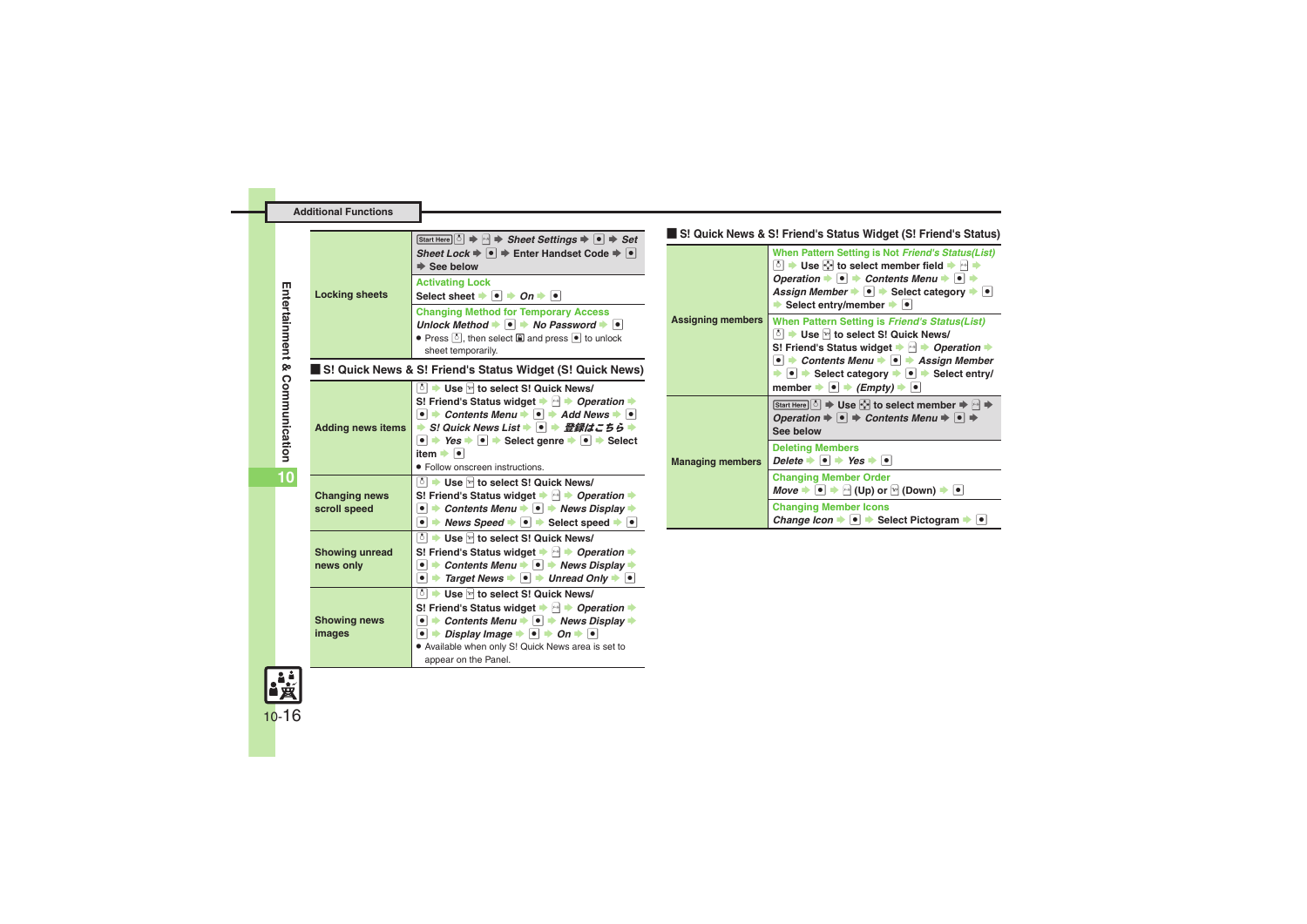# **Other S! Quick News**

### **E** Opening/Updating Items

<span id="page-16-3"></span><span id="page-16-2"></span><span id="page-16-1"></span><span id="page-16-0"></span>

| <b>Updating S! Quick</b><br><b>News list</b><br>automatically | Entertainment $\rightarrow \bullet \Rightarrow S$ ! Quick News $\rightarrow$<br>$\bullet$ $\Rightarrow$ Settings $\bullet$ $\bullet$ $\Rightarrow$ Automatic Update $\bullet$<br>• Select item • • • • Select interval<br>or choose $On \rightarrow \bullet$<br>$\bullet$ If a confirmation appears, press $\bullet$ .<br>• When Special is set to On, items are updated every<br>four hours.<br>• When General is set to On, items are updated once<br>a day.<br>• To cancel automatic update, choose Off and press $ \bullet $ .<br>. Updating items may incur high charges.<br>• Only available in Japan. |
|---------------------------------------------------------------|--------------------------------------------------------------------------------------------------------------------------------------------------------------------------------------------------------------------------------------------------------------------------------------------------------------------------------------------------------------------------------------------------------------------------------------------------------------------------------------------------------------------------------------------------------------------------------------------------------------|
| <b>Checking update</b><br>schedule                            | $\bullet$ $\bullet$ Entertainment $\bullet$ $\bullet$ $\bullet$ S! Quick News $\bullet$<br>$\bullet$ $\bullet$ Settings $\bullet$ $\bullet$ $\bullet$ Check Schedule $\bullet$ $\bullet$                                                                                                                                                                                                                                                                                                                                                                                                                     |
|                                                               | Start Here $\ \bullet\ $ $\Rightarrow$ Entertainment $\Rightarrow$ $\ \bullet\ $ $\Rightarrow$ S! Quick                                                                                                                                                                                                                                                                                                                                                                                                                                                                                                      |
|                                                               | News $\Rightarrow$ $\bullet$ $\Rightarrow$ S! Quick News List $\Rightarrow$ $\bullet$ $\Rightarrow$<br>Select item $\Rightarrow$ $\rightarrow$ See below                                                                                                                                                                                                                                                                                                                                                                                                                                                     |
| <b>Deleting S! Quick</b><br><b>News items</b>                 | <b>One Entry</b><br>$-\#$ $\rightarrow$ $\parallel \bullet \parallel$ Yes $\rightarrow$ $\parallel \bullet \parallel$                                                                                                                                                                                                                                                                                                                                                                                                                                                                                        |
|                                                               | <b>All Entries</b><br>$\hat{\mathcal{L}} \hat{\mathcal{H}}$ $\Rightarrow$ $\hat{\mathcal{L}}$ Enter Handset Code $\Rightarrow$ $\hat{\mathcal{L}}$ $\Rightarrow$ Yes<br>$\bullet$                                                                                                                                                                                                                                                                                                                                                                                                                            |

# Other

<span id="page-16-6"></span><span id="page-16-5"></span><span id="page-16-4"></span>

| Changing<br>background image       | Entertainment $\bullet$ $\bullet$ $\bullet$ S! Quick News<br>$\rightarrow$ Settings $\rightarrow$ $\rightarrow$ Change Skin $\rightarrow$ $\rightarrow$ $\rightarrow$<br>Select pattern $\blacktriangleright$                                                                                                     |
|------------------------------------|-------------------------------------------------------------------------------------------------------------------------------------------------------------------------------------------------------------------------------------------------------------------------------------------------------------------|
| <b>Accessing source</b><br>sites   | Entertainment $\bullet$ $\bullet$ $\bullet$ S! Quick News<br>S! Quick News List $\blacktriangleright$ $\blacktriangleright$ $\blacktriangleright$ Select item<br>Select title $\blacktriangleright \lceil \bullet \rceil$ $\blacktriangleright$ Select title $\blacktriangleright \lceil \bullet \rceil$<br>Yes I |
| <b>Disabling image</b><br>download | Entertainment $\Rightarrow$<br>$\left  \bullet \right $ S! Quick News<br>Settings $\rightarrow \bullet$ $\rightarrow$ Show Image $\rightarrow \bullet$<br>Ωff                                                                                                                                                     |

**10**

10-17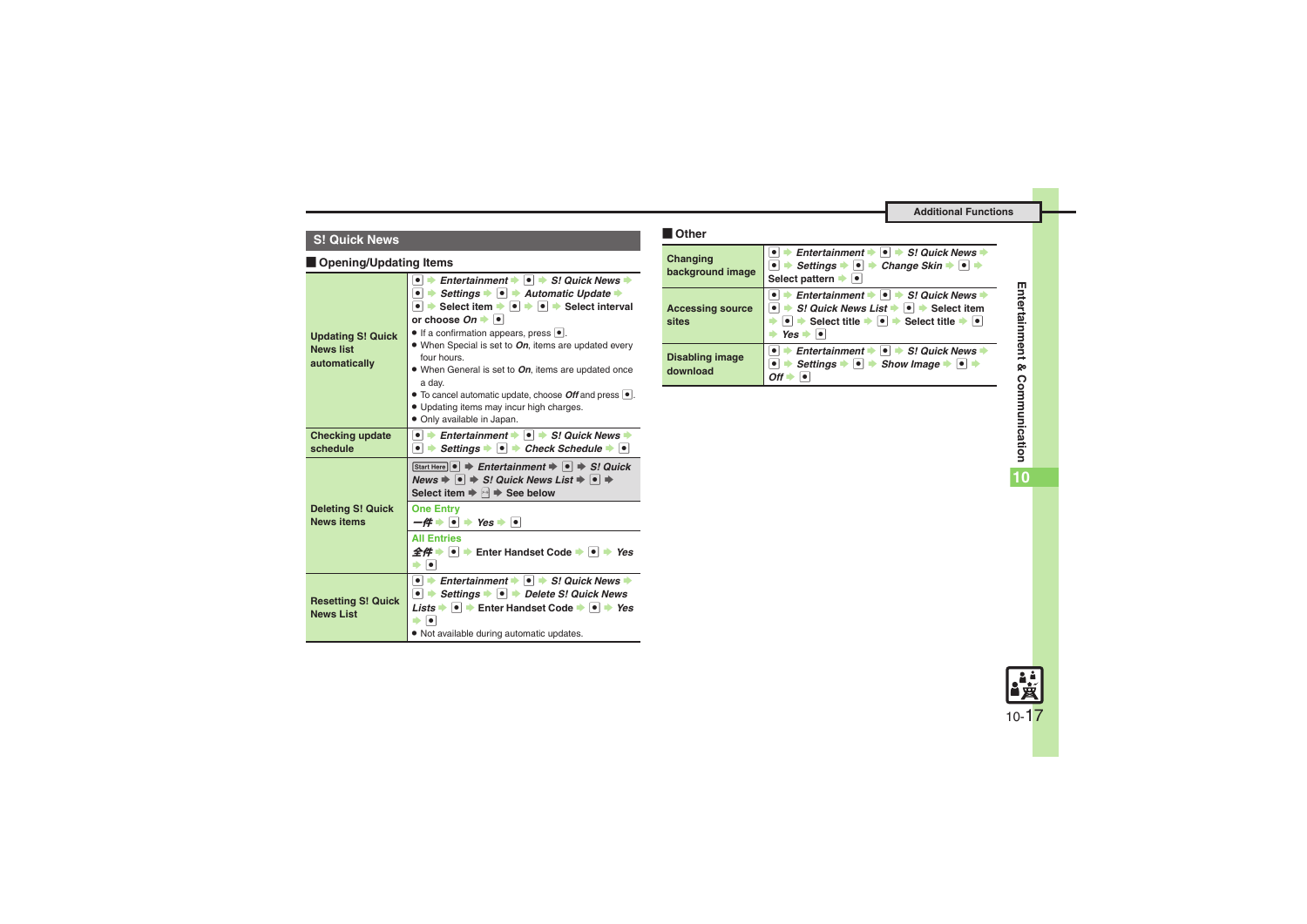# **Weather Indicators S! Information Channel**

### **Receiving Information**

<span id="page-17-0"></span>

| <b>Hiding Information</b>        | $\bullet$ $\Rightarrow$ Entertainment $\Rightarrow$ $\bullet$ $\Rightarrow$ S! Information                                                                          |
|----------------------------------|---------------------------------------------------------------------------------------------------------------------------------------------------------------------|
| window for new                   | Channel/Weather $\bullet \bullet \bullet \bullet$ Notification $\bullet \bullet \bullet$                                                                            |
| received info                    | $Off \rightarrow$                                                                                                                                                   |
| <b>Requesting</b><br>re-delivery | $\bullet$ $\bullet$ Entertainment $\bullet$ $\bullet$ $\bullet$ S! Information<br>Channel/Weather $\bullet$ $\bullet$ $\bullet$ Get Latest Contents<br>$Yes + \Box$ |

### [ **Information Pages**

<span id="page-17-3"></span><span id="page-17-2"></span><span id="page-17-1"></span>

| <b>Changing Display</b><br><b>Size</b>       | On a page, $\rightarrow$ Settings $\rightarrow$ $\rightarrow$<br><b>Display Size</b><br>Select size $\blacktriangleright$ $\lvert \bullet \rvert$                                                                                                                                      |
|----------------------------------------------|----------------------------------------------------------------------------------------------------------------------------------------------------------------------------------------------------------------------------------------------------------------------------------------|
| <b>Changing scroll</b><br>unit               | On a page, $ \cdot $ $\rightarrow$ Settings $\rightarrow$ $\bullet$ $\rightarrow$ Scroll Unit<br>$\rightarrow$ Select unit $\rightarrow$ $\rightarrow$                                                                                                                                 |
| <b>Copying text</b>                          | On a page, $\ \cdot\ $ $\triangleright$ <i>Copy Text</i> $\ \cdot\ $ $\Rightarrow$ Select first<br>character $\rightarrow \bullet$ Highlight text range $\rightarrow \bullet$                                                                                                          |
| <b>Saving files to Data</b><br><b>Folder</b> | On a page, $\ket{\cdot}$ $\Rightarrow$ Save Items $\Rightarrow$ $\ket{\bullet}$ Select file<br>$\bullet \Rightarrow$ Save $\Rightarrow \bullet \Rightarrow$ Enter name $\Rightarrow \bullet \Rightarrow$<br>Save here $\rightarrow$ $\bullet$<br>• Some files are saved automatically. |
| <b>Opening page</b><br>properties            | On a page, $ \cdot $ > <i>PageInformation</i> > $\bullet$                                                                                                                                                                                                                              |

# Weather Indicators

<span id="page-17-6"></span><span id="page-17-5"></span><span id="page-17-4"></span>

| <b>Checking weather</b><br>forecast                        | $\bullet$ $\bullet$ Entertainment $\bullet$ $\bullet$ $\bullet$ S! Information<br>Channel/Weather $\rightarrow \rightarrow$ Weather Indicator $\rightarrow$<br>$\bullet$ $\bullet$ Weather $\bullet$ $\bullet$                                                                                                   |
|------------------------------------------------------------|------------------------------------------------------------------------------------------------------------------------------------------------------------------------------------------------------------------------------------------------------------------------------------------------------------------|
| <b>Changing weather</b><br>forecast page font<br>size      | On a page, $\rightarrow$ Settings $\rightarrow$ $\rightarrow$ Font Size $\rightarrow$<br>$\bullet$ $\bullet$ Select size $\bullet$ $\bullet$                                                                                                                                                                     |
| <b>Hiding Weather</b><br>Indicator in<br><b>Standby</b>    | $\bullet$ $\bullet$ Entertainment $\bullet$ $\bullet$ $\bullet$ S! Information<br>Channel/Weather $\rightarrow \rightarrow$ Weather Indicator $\rightarrow$<br>• $\rightarrow$ Settings $\rightarrow$ • $\rightarrow$ Standby Setting $\rightarrow$ •<br>$Off \rightarrow \bullet$                               |
| <b>Canceling Weather</b><br>Indicator<br>automatic updates | $\bullet$ $\bullet$ Entertainment $\bullet$ $\bullet$ $\bullet$ S! Information<br>Channel/Weather $\rightarrow \rightarrow$ Weather Indicator $\rightarrow$<br>$\bullet$ $\bullet$ Settings $\bullet$ $\bullet$ $\bullet$ Icon Update $\bullet$ $\bullet$ $\bullet$<br>$Off \rightarrow \bullet$                 |
| <b>Hiding Information</b><br>window for<br>weather updates | $\bullet$ $\bullet$ Entertainment $\bullet$ $\bullet$ $\bullet$ S! Information<br>Channel/Weather $\rightarrow \rightarrow$ Weather Indicator $\rightarrow$<br>Settings $\rightarrow$ $\mid \bullet \mid \rightarrow$ Weather Notif. $\rightarrow$ $\mid \bullet \mid \rightarrow$<br>$\bullet$ $\vdash$<br>Off∣ |

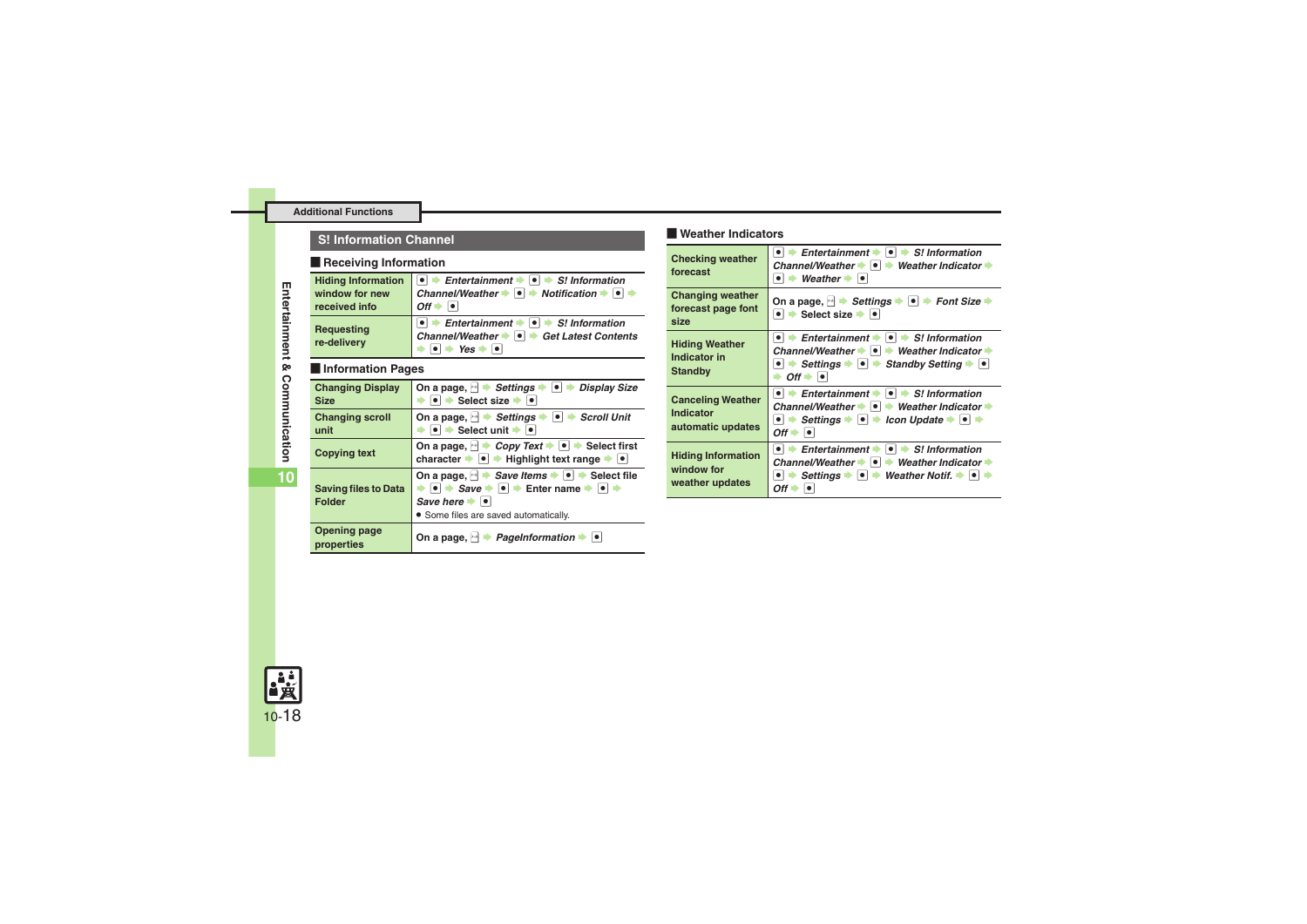<span id="page-18-2"></span><span id="page-18-1"></span><span id="page-18-0"></span>

| e-Books                                  |                                                                                                                                                                                                                        | S  |
|------------------------------------------|------------------------------------------------------------------------------------------------------------------------------------------------------------------------------------------------------------------------|----|
| <b>Copying text</b>                      | In open page, 2 → 文字列を $1t^*$ - → $\bullet$ +<br>Select first character $\rightarrow \rightarrow \rightarrow$ Highlight text<br>range $\rightarrow$ $\bullet$                                                          | Ac |
| Opening non-831SH s<br>e-Books (Library) | • $\rightarrow$ Entertainment $\rightarrow$ • $\rightarrow$ e-Book Viewer $\rightarrow$<br>$\mathbb{R}$ $\blacktriangleright$ Select file $\blacktriangleright$ $\lvert \bullet \rvert$<br>• Some files may not open.  |    |
| <b>Using Library</b>                     | Start Here $\bullet \Rightarrow$ Entertainment $\bullet \bullet \Rightarrow$ e-Book<br>Viewer $\Rightarrow$ $\rightarrow$ See below                                                                                    | De |
|                                          | <b>Adding Folders</b><br>$\blacksquare$ $\blacktriangleright$ New Folder $\blacktriangleright$ $\blacksquare$ $\blacktriangleright$ Enter name $\blacktriangleright$ $\blacksquare$                                    | Mo |
|                                          | <b>Switching Folders</b><br>$\blacktriangleright$ Switch Folders $\blacktriangleright$ $\blacktriangleright$ Select folder $\blacktriangleright$ $\blacktriangleright$                                                 |    |
|                                          | <b>Renaming Folders/Files</b><br>Select folder/file $\blacktriangleright$ $\bowtie$ $\blacktriangleright$ Change Name $\blacktriangleright$ $\blacktriangleright$<br>Enter name $\rightarrow$ $\left  \bullet \right $ | Re |
|                                          | <b>Moving Files</b><br>Select file $\Rightarrow$ $\Box \Rightarrow$ Move $\Rightarrow$ $\Box \Rightarrow$ Select folder<br>$\bullet \bullet \bullet$ Move here $\bullet \bullet$                                       | Re |
|                                          | <b>Deleting Folders/Files</b><br>Select folder/file $\rightarrow \rightarrow$ Delete $\rightarrow \rightarrow$ $\rightarrow$ Yes $\rightarrow \rightarrow$                                                             |    |
|                                          | <b>Opening File Properties</b><br>Select file $\blacktriangleright$ $\bowtie$ $\blacktriangleright$ Details $\blacktriangleright$ $\blacktriangleright$                                                                |    |

### **S! Friend's Status**

# **Members/Groups**

<span id="page-18-7"></span><span id="page-18-6"></span><span id="page-18-5"></span><span id="page-18-4"></span><span id="page-18-3"></span>

| <b>Adding members</b>     | <sup>*</sup> (Long) → ⊙ Select Group → नि → Add<br>Member $\rightarrow \bullet$ $\rightarrow$ Select method $\rightarrow \bullet$ $\rightarrow$ Select<br>entry or enter phone number $\rightarrow$ $\rightarrow$ Yes $\rightarrow$ $\rightarrow$                                                                                                  |
|---------------------------|----------------------------------------------------------------------------------------------------------------------------------------------------------------------------------------------------------------------------------------------------------------------------------------------------------------------------------------------------|
| <b>Deleting members</b>   | <del>K</del> al (Long) → ⊙ Select Group → Select<br>member $\rightarrow \rightarrow$ Regist. Release $\rightarrow \rightarrow$ Yes<br>$\bullet \bullet \bullet$ Yes $\bullet \bullet$<br>• Cancellation notice is sent; deleted members cannot<br>be re-registered for 24 hours.                                                                   |
| <b>Moving members</b>     | <del>K</del> al (Long) → ⊙ Select Group → Select<br>member $\Rightarrow \Box \Rightarrow$ Change Group $\Rightarrow \Box \Rightarrow$ Select<br>target Group                                                                                                                                                                                       |
| <b>Renaming Groups</b>    | <del>*</del> (Long) → া Select Group → া → <i>Edit</i><br>Group Name $\rightarrow \bullet$ $\rightarrow$ Enter name $\rightarrow \bullet$                                                                                                                                                                                                          |
|                           | Start Here $\left \frac{1}{1+\epsilon\epsilon\epsilon\epsilon\epsilon}\right $ (Long) $\Rightarrow$ $\left \frac{1}{1+\epsilon\epsilon\epsilon\epsilon\epsilon\epsilon}$ Settings $\Rightarrow$ $\left \frac{1}{1+\epsilon\epsilon\epsilon\epsilon\epsilon\epsilon\epsilon}$<br><i>Request Reply</i> $\rightarrow \bullet$ $\rightarrow$ See below |
| <b>Rejecting requests</b> | <b>Rejecting Requests from Unsaved Numbers</b><br>Confirm if Registered $\blacktriangleright$ $\blacktriangleright$<br>· Rejection notice is sent to rejected numbers<br>automatically.                                                                                                                                                            |
|                           | <b>Rejecting All Requests</b><br>Always Ignore • •<br>· Rejection notice is sent to all requesters automatically.                                                                                                                                                                                                                                  |

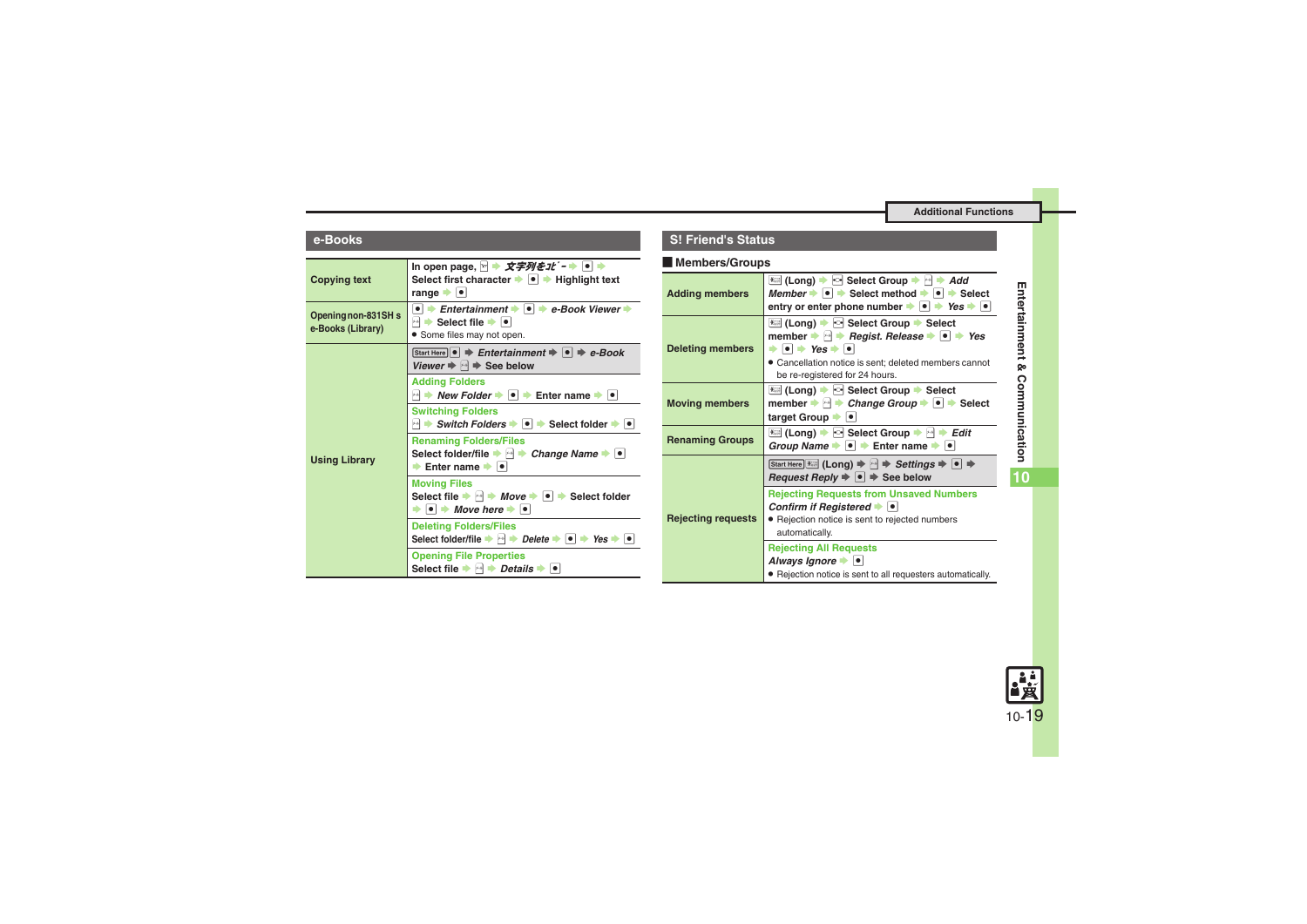### [ **Status/Availability**

| <b>Saving custom</b>                                                                     | <del>¥</del> (Long) !<br>$\cdot$ $\vdash$ Settings $\blacktriangleright$<br>⊢∣●∥<br><b>Answer</b>                                                                                                                                                                                                                                                                                                    |
|------------------------------------------------------------------------------------------|------------------------------------------------------------------------------------------------------------------------------------------------------------------------------------------------------------------------------------------------------------------------------------------------------------------------------------------------------------------------------------------------------|
| Availability                                                                             | $\bullet$ $\bullet$ User Setting $\bullet$<br>$\cdot$ $\bullet$ $\bullet$ Select<br>Status <b>B</b>                                                                                                                                                                                                                                                                                                  |
| combinations                                                                             | $\bullet \bullet$ Select Availability $\bullet$ $\bullet$<br>type -                                                                                                                                                                                                                                                                                                                                  |
| <b>Changing Status</b><br><b>Icon Pictogram or</b><br><b>Status Label</b><br>description | $\overline{\bullet}$ (Long) $\rightarrow$ $\rightarrow$ Settings $\rightarrow$ $\bullet$ $\rightarrow$ Status<br>$\bullet$ $\bullet$ $\bullet$ Select template $\bullet$ Select<br>Settina<br>$\bullet \bullet$ Status Icon $\bullet \bullet \bullet$ Select<br>Status $\Rightarrow$<br>Pictogram $\rightarrow \bullet$ $\rightarrow$ Status Label $\rightarrow \bullet$ $\rightarrow$ Enter<br>text |

### [ **Status Templates**

<span id="page-19-3"></span>

| Resetting<br>templates | <b>Start Here 米 (Long) ⇒ 私の状況 ⇒ ● ⇒ Select</b><br>Status $\Rightarrow$ $\bullet$ $\Rightarrow$ See below                   |
|------------------------|----------------------------------------------------------------------------------------------------------------------------|
|                        | <b>One Template</b><br>$\odot$ Select template $\Rightarrow$ $\Box \Rightarrow$ Reset $\Rightarrow$ $\Box \Rightarrow$ Yes |
|                        | <b>All Templates</b>                                                                                                       |
|                        | $\mathbb{H}$ $\rightarrow$ Reset All $\rightarrow$ $\mathbb{H}$ $\rightarrow$ Yes $\rightarrow$                            |

### [ **Member Status & Notices**

<span id="page-19-2"></span><span id="page-19-1"></span><span id="page-19-0"></span>

| <b>Updating manually</b>           | <del>¥</del> (Long) →<br>$\mathbf{x} \cdot \mathbf{z}$<br><b>Settings</b><br><b>Status</b><br>Update =<br>$\bullet$ |
|------------------------------------|---------------------------------------------------------------------------------------------------------------------|
| <b>Opening notices</b>             | StatusNotif.List → ●<br><del>¥</del> (Long) →<br>$\mu-\mu$<br>Select notice                                         |
| My Details                         |                                                                                                                     |
| <b>Sending My Details</b><br>image | ं (Long) → ⊙ Select Group<br><b>Select</b><br>$\blacksquare$ > Send Image<br>Yes<br>member !<br>$\bullet$           |

### **S! Circle Talk**

#### [ **Member List**

<span id="page-19-7"></span><span id="page-19-6"></span><span id="page-19-5"></span><span id="page-19-4"></span>

| <b>Editing individual</b><br>members                          | Start Here $\left\  \mathbf{H} \right\  \Rightarrow$ Select member $\Rightarrow$ $\left\  \cdot \right\  \Rightarrow$ See<br>helow                                                                                                            |
|---------------------------------------------------------------|-----------------------------------------------------------------------------------------------------------------------------------------------------------------------------------------------------------------------------------------------|
|                                                               | <b>Replacing Members</b><br>$Edit \rightarrow \text{ } \bullet \text{ } \rightarrow \text{ } \bullet \text{ } \Rightarrow \text{ Select method} \rightarrow \text{ } \bullet \text{ } \Rightarrow$<br>Select entry $\bullet$ $\bullet$        |
|                                                               | <b>Deleting Members</b><br>Delete $\bullet \bullet \bullet$ Yes $\bullet \bullet$                                                                                                                                                             |
| <b>Editing Groups</b>                                         | Start Here $\boxed{w}$ $\Rightarrow$ Select Group $\Rightarrow$ $\rightarrow$ See below                                                                                                                                                       |
|                                                               | <b>Editing Group Name/Members</b><br>Edit $\rightarrow$ $\bullet$ $\rightarrow$ Select target $\rightarrow$ $\bullet$ $\rightarrow$ Edit/enter<br>$\bullet$ $\bullet$ $\triangleright$                                                        |
|                                                               | <b>Deleting Group Members</b><br>Edit $\rightarrow \lceil \bullet \rceil$ $\rightarrow$ Select member $\rightarrow \lceil \cdot \rceil$ $\rightarrow$ Delete $\rightarrow$<br>$\bullet$ $\bullet$ Yes $\bullet$ $\bullet$ $\bullet$ $\bullet$ |
|                                                               | <b>Deleting Groups</b><br>Delete $\rightarrow \bullet$ $\rightarrow$ Yes $\rightarrow \bullet$                                                                                                                                                |
| <b>Settings</b>                                               |                                                                                                                                                                                                                                               |
| <b>Disabling</b><br>Loudspeaker                               | $\cdot$ $\mapsto$ Loudspeaker $\bullet$ $\bullet$ $\bullet$ Off $\bullet$ $\bullet$<br>≆¤ L                                                                                                                                                   |
| <b>Exiting S! Circle</b><br><b>Talk for incoming</b><br>calls | $\rightarrow$ $\rightarrow$ Incoming Calls $\rightarrow$ $\rightarrow$ Voice<br><b>SOF</b><br>Calls or Video Calls $\rightarrow \bullet$ + Accept Calls $\rightarrow \bullet$                                                                 |

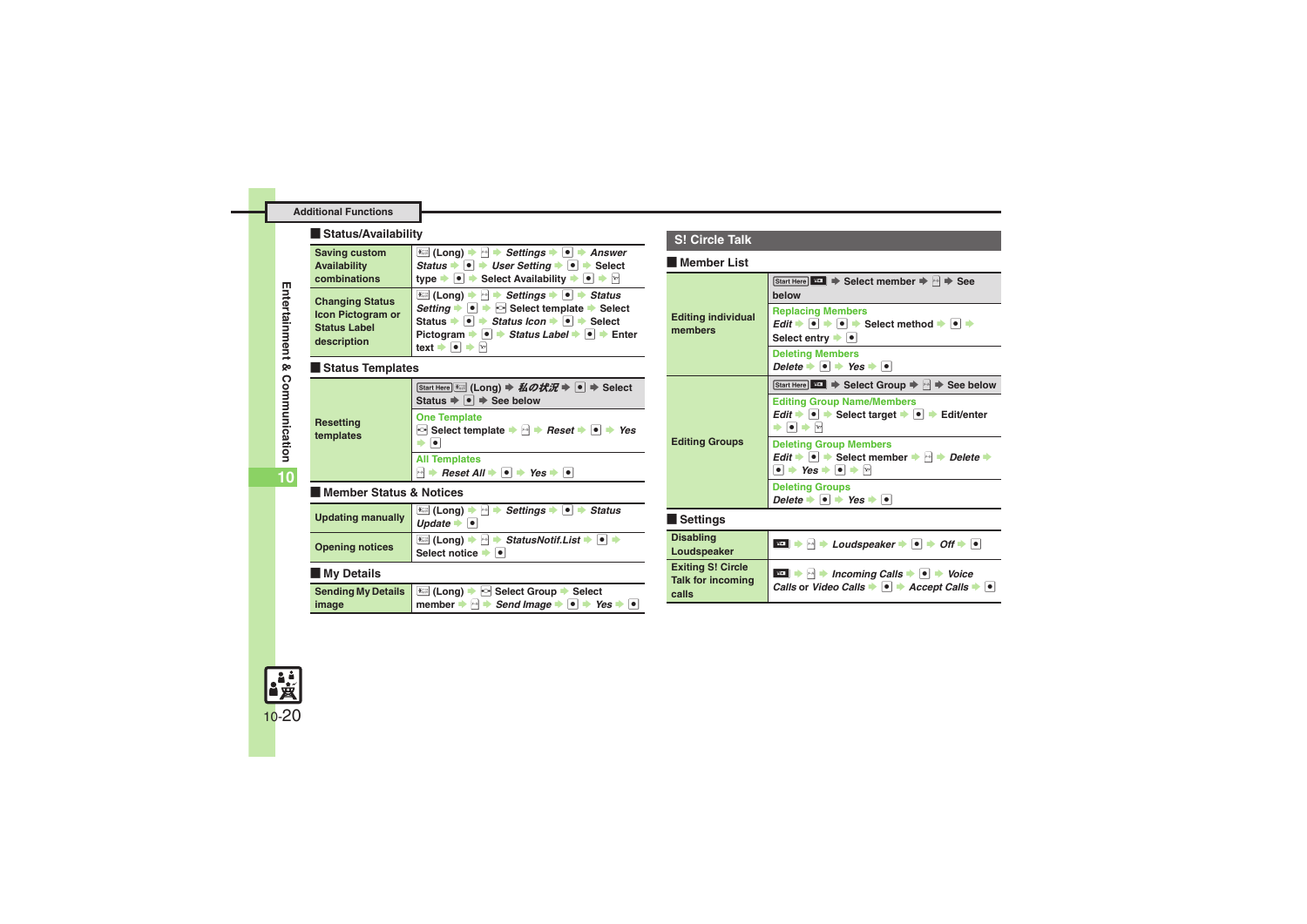# **Blog Tool**

<span id="page-20-1"></span><span id="page-20-0"></span>

| <b>Editing entries</b>  | • $\rightarrow$ Communication $\rightarrow$ • $\rightarrow$ Blog Tool $\rightarrow$ •<br>Select entry $\Rightarrow$ $\overrightarrow{H}$ $\Rightarrow$ $\overrightarrow{E}$ $\overrightarrow{d}$ $\overrightarrow{F}$ $\overrightarrow{e}$ $\Rightarrow$ Select<br>item $\rightarrow$ 0 $\rightarrow$ Edit $\rightarrow \overline{AB}$ $\rightarrow$ $\boxed{2}$<br>• For <b>Blog Menu</b> , omit step of pressing $\overline{\mathbb{R}}$ after editing. |
|-------------------------|-----------------------------------------------------------------------------------------------------------------------------------------------------------------------------------------------------------------------------------------------------------------------------------------------------------------------------------------------------------------------------------------------------------------------------------------------------------|
| <b>Deleting entries</b> | <b>e</b> $\Rightarrow$ Communication $\Rightarrow$ <b>e</b> $\Rightarrow$ Blog Tool $\Rightarrow$ <b>e</b> $\Rightarrow$ Select entry $\Rightarrow$ $\Rightarrow$ Delete $\Rightarrow$ <b>e</b> $\Rightarrow$ Yes $\Rightarrow$ <b>e</b>                                                                                                                                                                                                                  |

**10**